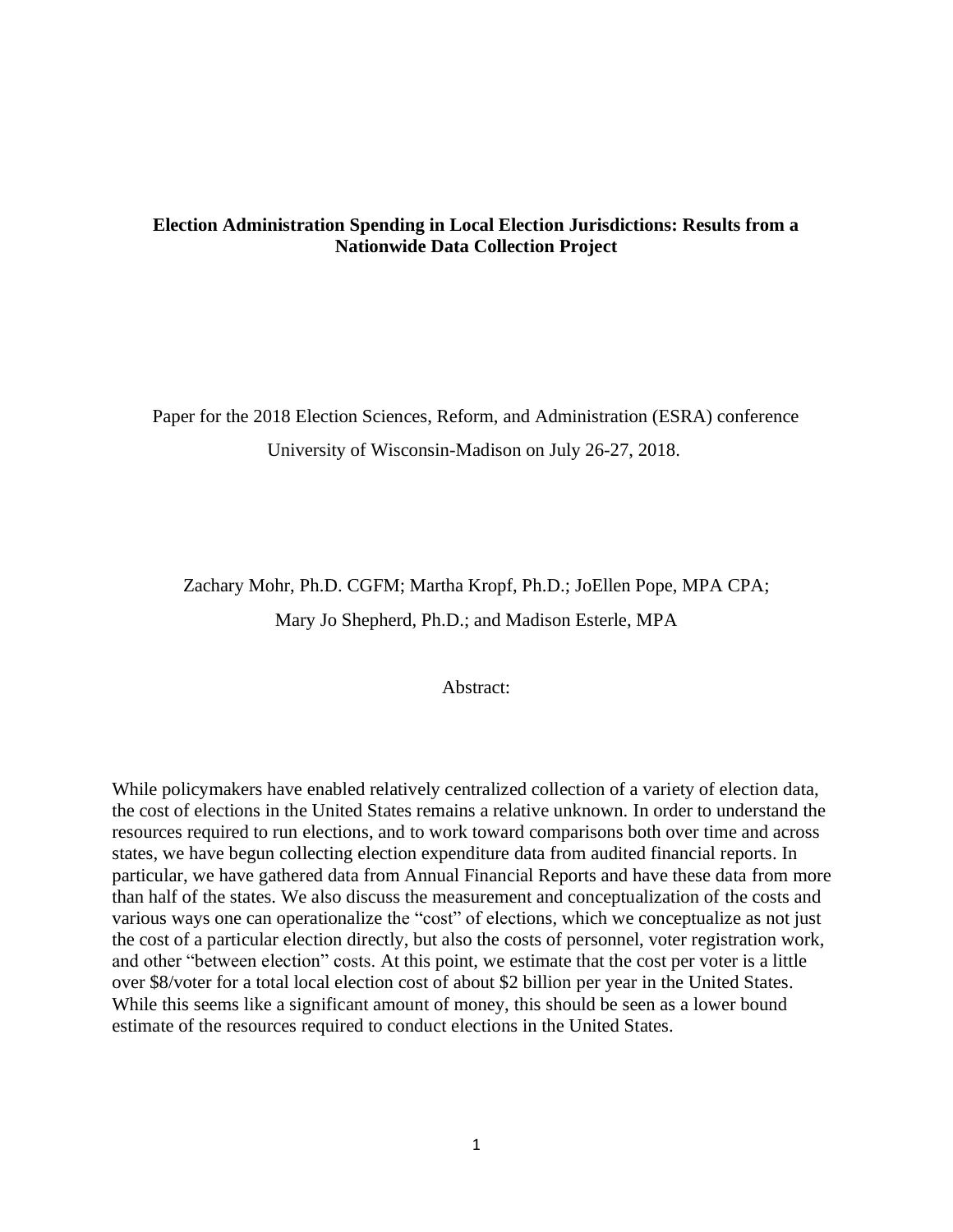*"It is not known how much we spend on election administration overall in the U.S. each year. It is not known on what funds are spent. There has been little analysis of how and how well local governments provide election services. Each of us has some sense of what we get—a stable and successful democracy. But there are clearly problems that can be remedied. How much will improvements in this system cost?" – Caltech-MIT Voting Technology Project, Voting: What Is? What Could Be? 2001, p. 48*

*"Moreover, the election administration process must compete with other public goods and services - such as road and bridge infrastructure, infant mortality, and national defense - for government funding. As a result, it is important that EMBs [election management bodies] be able to justify their budgets, be efficient, but have sufficient resources to conduct elections according to international standards and their political environments." –Lopez-Pintor and Fischer, Cost of Registration and Elections (CORE Project) Report, 2005, p. 4.*

In the aftermath of the 2000 election, the Caltech-MIT report *Voting: What Is? What Could Be?* estimated the cost of an election at about \$1 billion over the entire United States– which they calculated to be about \$10/voter (page 50). The report noted localities spent more on solid waste management and parks than elections, but they called that estimate a "ballpark" one, though the report authors reported theirs was similar to at least one other estimate (Hawkins, 2001). Yet, as was the case almost 20 years ago with much election-related data, there was no central location for election cost data, not to mention one standardized way to report such data. The basic research question considered here is how much, per voter, does it cost to run an election? As noted by international election researchers, these data are vital for election management bodies to possess in order to know whether they are running an election that is consistent with international standards.

While U.S. policymakers have provided for more centralized data concerning voter turnout, provisional votes and registered voters, no scholars that we know of have unearthed cost data in a systematic way nationwide. Thus, there are basic questions to which we still have incomplete answers. Election administration spending is important because it can influence the capacity of the local jurisdiction to deal with election issues such as residual votes (Kropf et al

2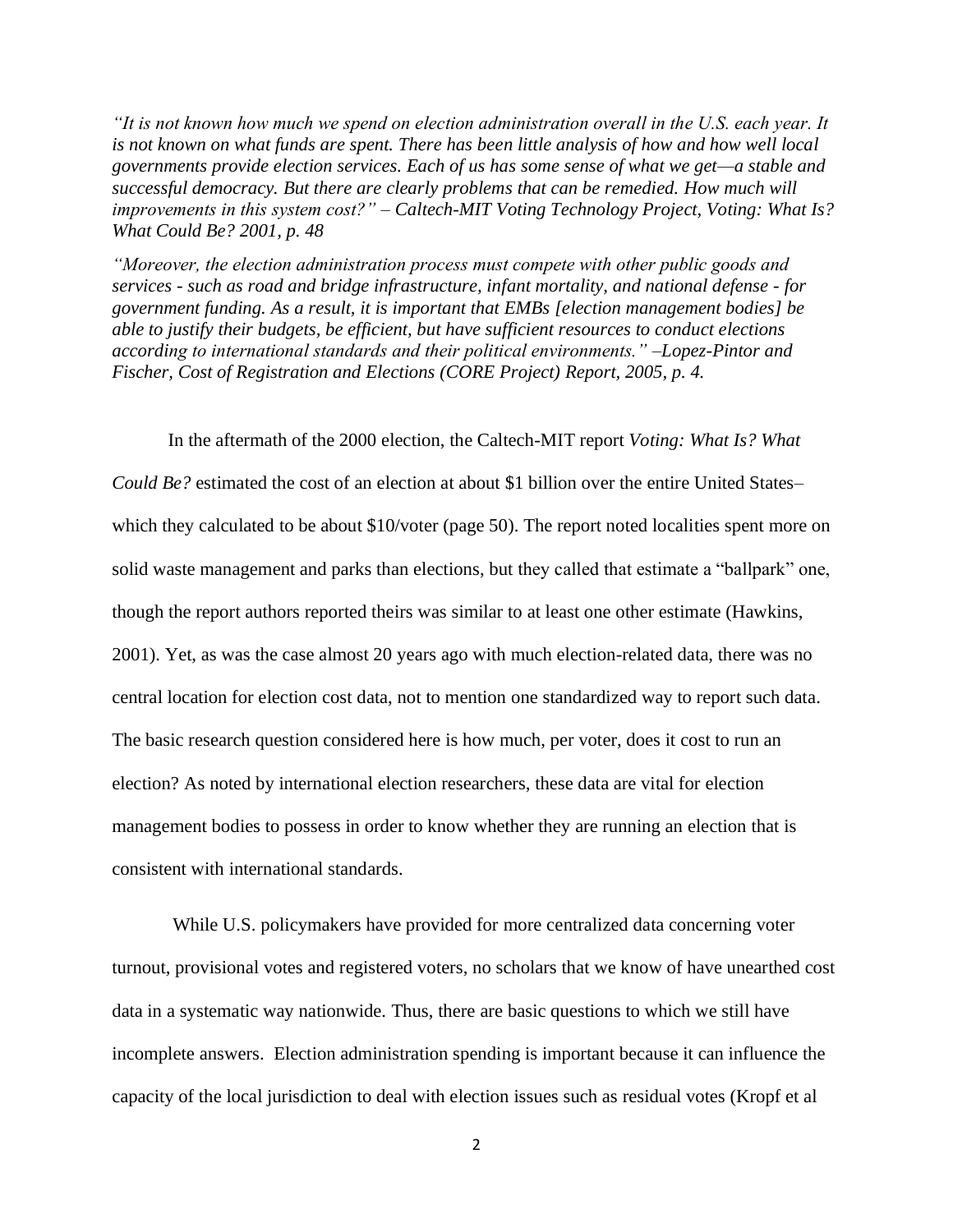2017), voter turnout (James and Jervier 2017), and election equity (Schur, Ameri, and Adya 2017).

While there have been a few studies examining aspects of spending such as the cost of Colorado's election centers (Stein and Vonnahme 2009), and the factors related to California's (Hill 2012) and North Carolina's (Mohr et al., 2018) spending, scholars are operating with limited data where it concerns costs.

In order to understand the resources required to run an election, and to work toward comparisons both over time and across states, we have begun collecting audited election expenditure data. In particular, we have gathered data from Annual Financial Reports and have these data from more than half of the states.<sup>1</sup> The purpose of the present paper is to discuss findings to date.

This paper first discusses previous research on election administration costs both in the United States and internationally. Second, we discuss the measurement issues inherent in unearthing data concerning costs. In particular, due to potential differences in accounting standards, there are a variety of problems when talking about the amount spent on election administration and the other services that local governments provide. Thus, this paper reviews issues of budgeting, accounting (i.e. accounting standards, basis of accounting, depreciation, pension and other post-employment benefits), and cost accounting for election administration.

Finally, the paper examines spending at the local level based on originally collected expenditure data from local government financial reports and estimates a mixed effect model to

<sup>&</sup>lt;sup>1</sup> The data for this project were collected under a grant from the MIT Election Data and Science Lab and its funder, the Madison Initiative of the William and Flora Hewlett Foundation.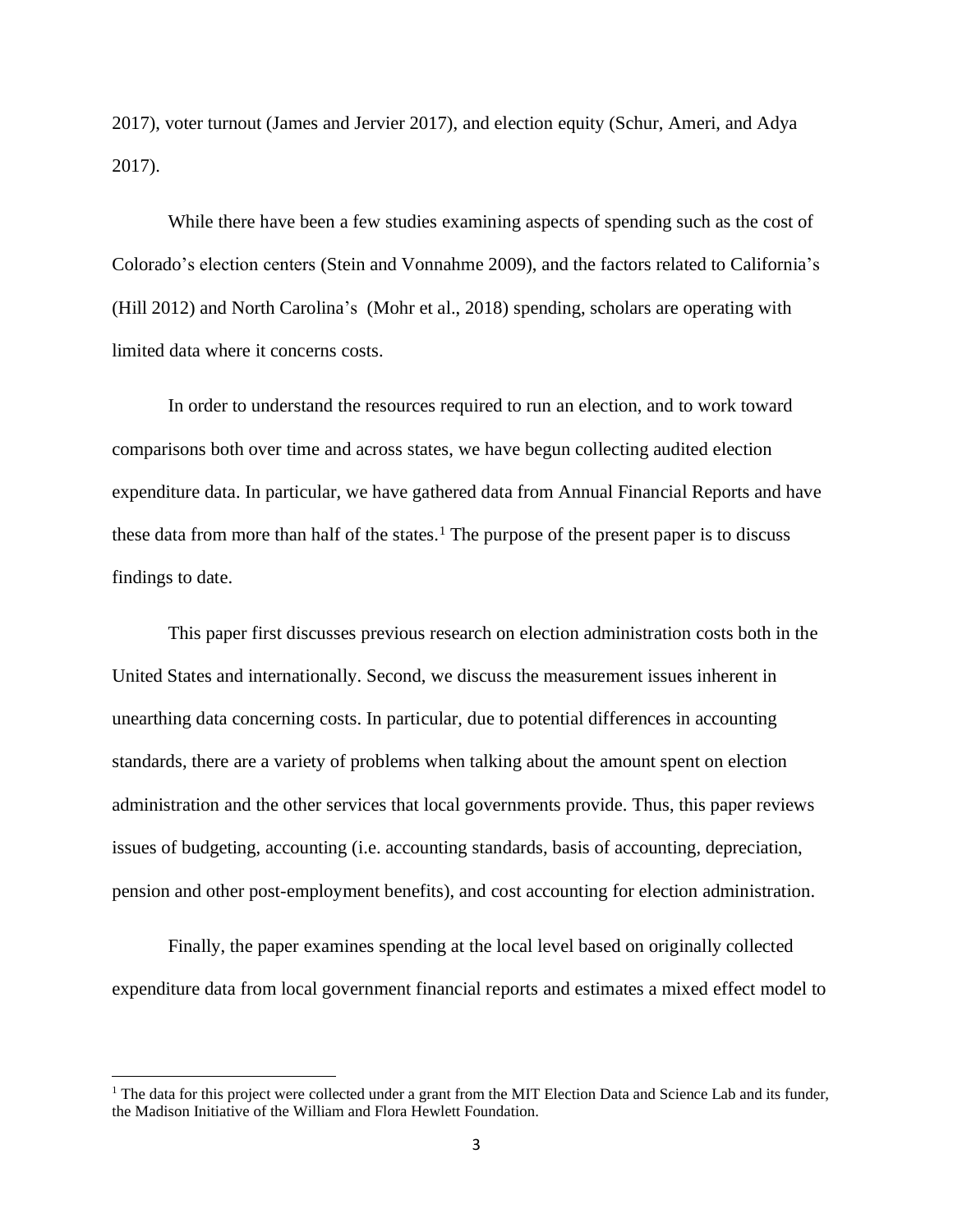evaluate basic drivers of election administration spending (Caltech-MIT 2001; Hill 2012; Montjoy 2010; Stein and Vonnahme 2009) to extrapolate to the entire country.

With data from twenty-seven states, this is the largest known data collection attempt of election administration cost data in the United States. Some of the states are significantly collected (>90%) and over sufficiently long time periods to begin using election administration expenditures in multilevel models of election spending and outcomes. Ultimately, the researchers will make this database of local election spending data available to election administration practitioners and researchers. In conclusion, we will discuss the new avenues for research that can be pursued with a multi-state, election spending panel.

## **Previous Research on Election Administration Cost**

Scholarly research about election costs and spending is ongoing but is tightly focused on either small numbers of jurisdictions (Montjoy, 2010) or certain functions such as the cost of election centers or types of convenience voting (Hamilton, 1988; Burden, et al., 2012; Folz, 2014; Stein and Vonnahme, 2009). Non-profit organizations such as the Brennan Center (2006) have attempted to help election policymakers (both state and local election officials) by estimating costs of particular inputs, such as voting equipment, done in the aftermath of the 2000 elections, when states and localities were making basic decisions about modernizing voting equipment. Other organizations such as the Pew Center for the States have conducted case

4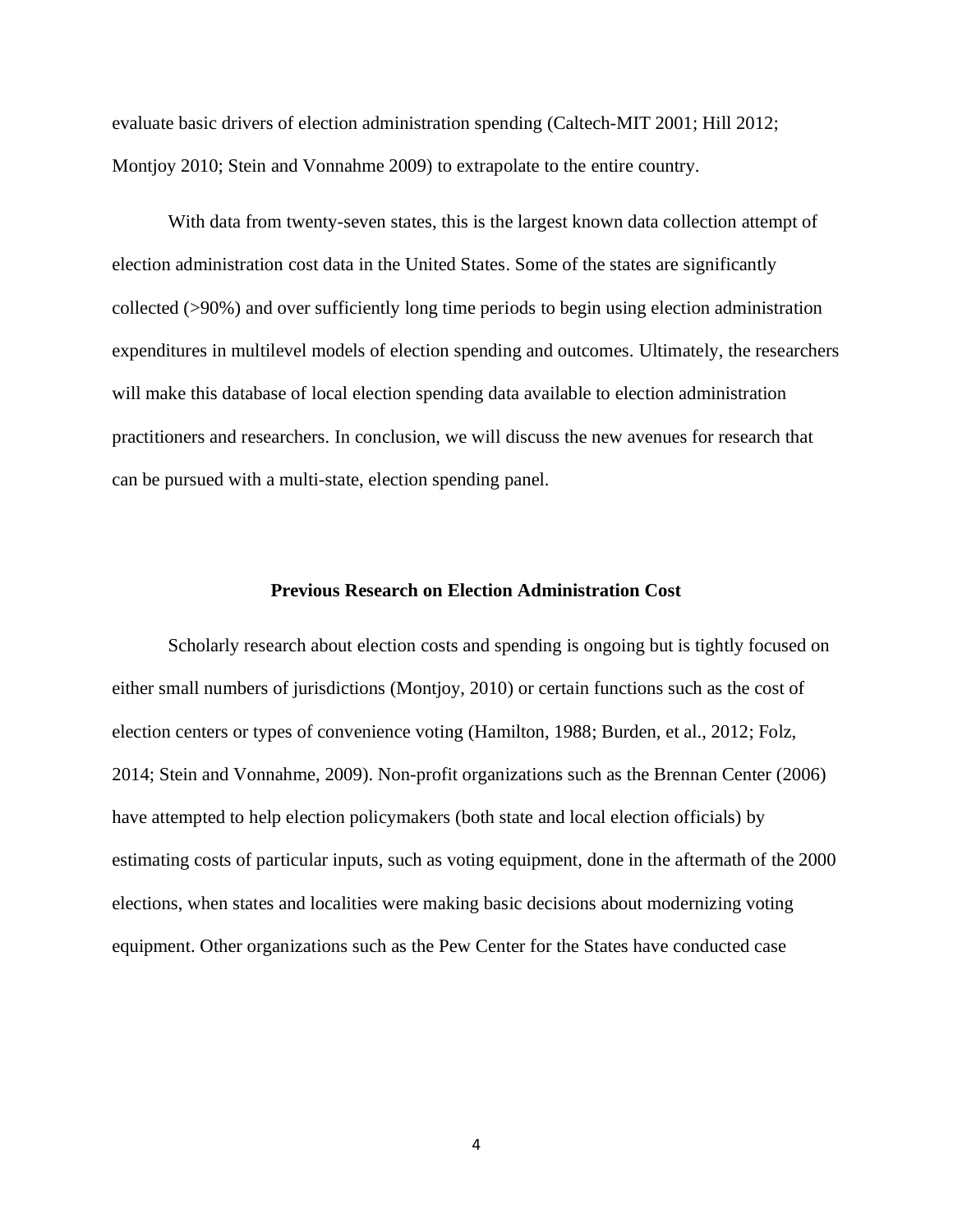studies of various states in order to understand costs.<sup>2</sup> Still others, such as California Forward and the ACE Project in Colorado have endeavored to make cost data transparent to the public.<sup>3</sup>

Only recently have scholars uncovered election finance panel data for entire states, but previous published work has only focused on California (Hill, 2012). Kropf et al. (2017) and Mohr et al. (2018) use North Carolina data to examine election expenditure questions, such as the effects of amounts of spending and the factors which affect the expenditure amount. The Caltech-MIT 2001 report examined cost per voter data from North Dakota elections, which the state has collected since 1980 (NCSL, 2018). While research to date using panel data uses differing focal independent variables (economic production model versus a political model), there is general agreement that economies of scale apply for election expenditures. The larger the population served, the lower the cost per voter.

It is not just in the United States where there is a growing interest in the cost of elections. Recently, James and Jervier (2017) show that many local election authorities in Great Britain are over budget. The increasing cost of elections paired with either very small increases in or, reduced budgets, increases pressure on officials, resulting in cuts to activities perceived as "noncore" including voter outreach and educational activities. They call for a "fundamental review of the financing of elections and electoral registration in the UK and in many other countries" (page 7).

<sup>2</sup> See for example, http://www.pewtrusts.org/en/research-and-analysis/articles/2013/03/19/the-cost-of-the-2012 general-election-in-wisconsin, last accessed 12 July 2018.

 $3$  See http://cafwd.org/reporting/entry/website-allows-californians-to-explore-the-costs-of-running-an-election, last accessed 12 July 2018. See also http://www.sos.state.co.us/pubs/elections/ACE/index.html, last accessed 12 July 2018.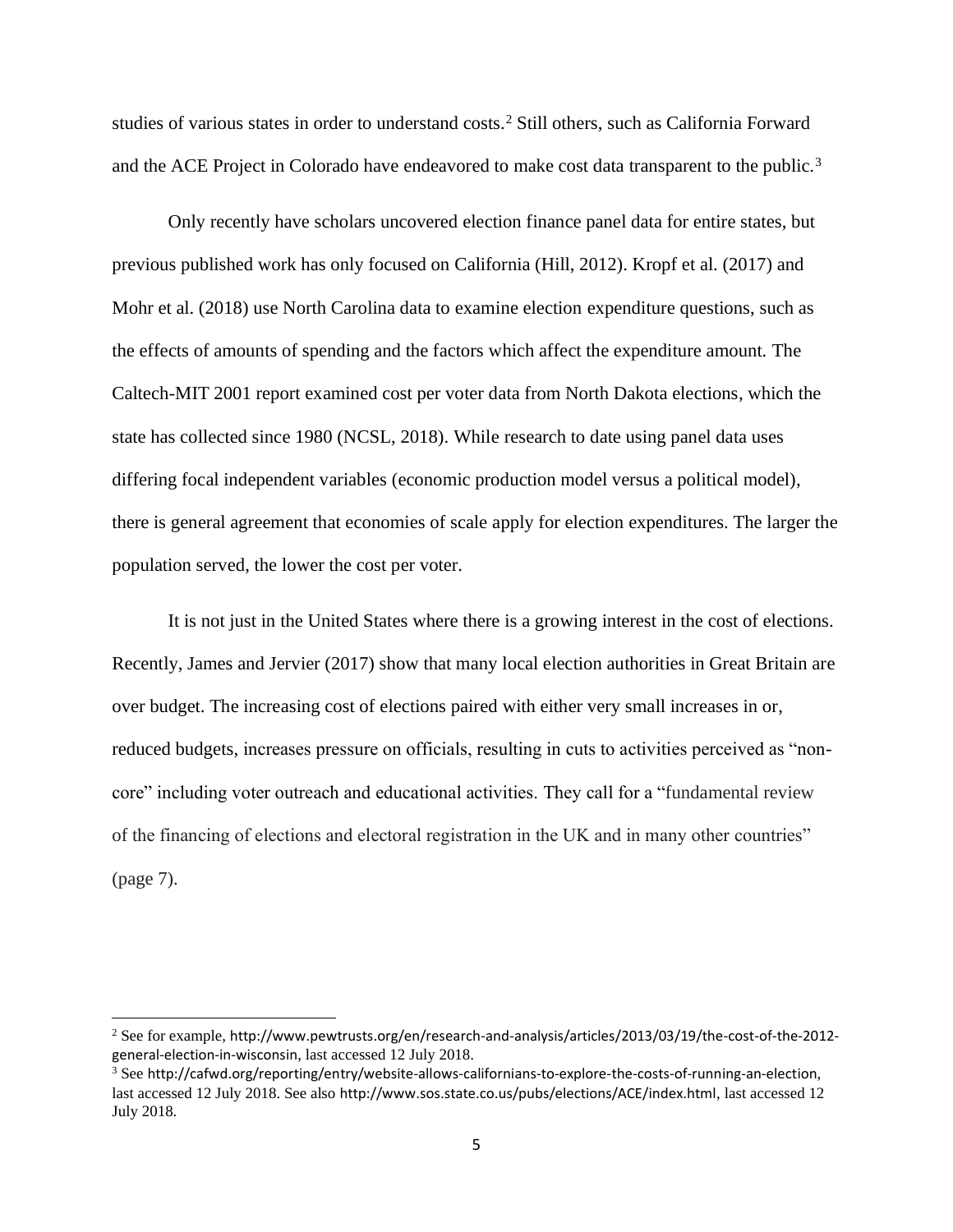Lopez-Pintor and Fischer (2005) provide in-depth research about the costs of elections in various democracies and provide key conceptualization of election costs for those studying budgets. The research shows that there are differing costs depending on the status of the democracy (stable, transitioning, or post-conflict). Other scholars such as Aiyede and Aregbeyen (2012) examine single years in emerging democracies, such as Nigeria. Aiyede and Aregbeyen also examine non-monetary costs such as loss of life due to election administration. Of course the status of democracy is not an issue about which those studying U.S. election costs must worry.

The principal worry among US. scholars studying election costs is not only the hyperdecentralization of elections, but also the great variation in state laws and practices concerning budgeting, expense reports and of course, electoral institutions (that is, for example, that some states have early voting, some have by mail voting, etc. etc.). Not only is that a concern, but also there are differing structures for providing resources for elections. Recently, the National Conference of State Legislatures (2018) identified the responsibilities for payment for elections. About 33 states reimburse localities for some part of the elections. Localities may also "charge" smaller subdivisions within their counties for election as well as specified by state law, but also most likely, through inter-local agreements.

We note that many scholars believe that budget/spending are unavailable or very inaccessible for elections. Even if election administration expenditure data were available, the comparability across states or even localities may be severely limited, because of varying accounting standards and lack of granularity in election spending (see Kropf, 2016: 42-43).

6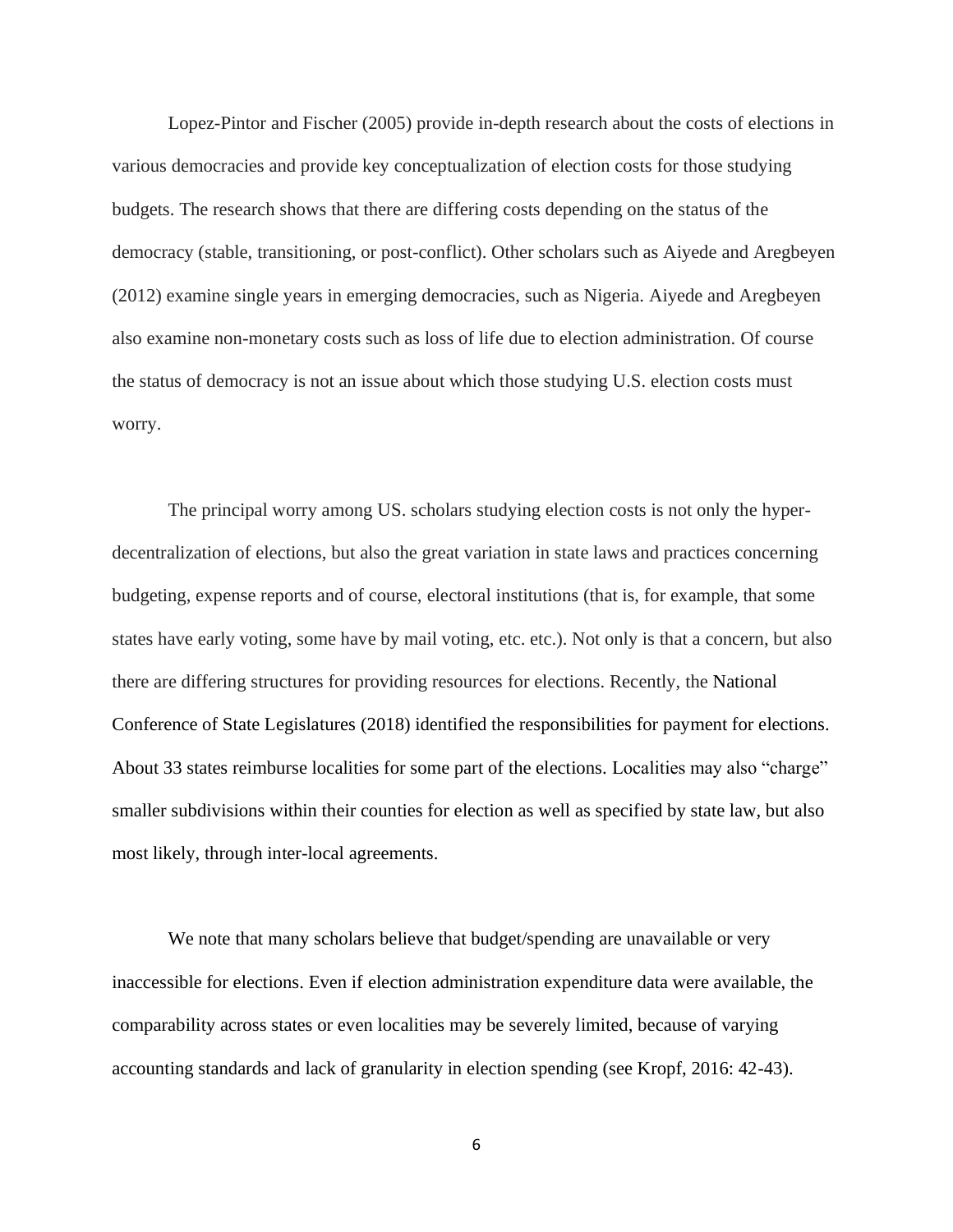However, we argue that this is an empirical question about which scholars simply had not had enough information. Thus, our current and future work concerns examining the extent to which the election costs in different states may be comparable.

### **Valid Measurement of Cost**

#### **Conceptualizing Cost**

The concept of interest herein is the amount that is spent on elections among jurisdictions in the United States. We seek the answer to that question examining elections at their most basic level of administration for most states, the county.<sup>4</sup>

While seemingly a simple question, "cost" is actually quite complicated (see Lopez-Pintor and Fischer, 2005) and comprises both direct and indirect expenses; cost may include equipment depreciation and debt servicing as well. Most local election officials will say that the biggest direct expense of an election is the cost of the poll workers; but in an undetermined number of localities, the regular staff and their benefits can cost much more. The regular staff does the work of elections not just on Election Day, but also between elections.

Because the concept of cost is complicated and because the endeavor to measure cost systematically across the nation is new(ish) endeavor and other groups of scholars and practitioners are beginning to examine costs more systematically, we think it is worth reflecting

<sup>4</sup> Election expert Kimball Brace estimates there are approximately 10,072 election jurisdictions in the United States. For the vast majority of states, the local election jurisdiction is the county (3,140). In the Northeast (Connecticut, Maine, Massachusetts, New Hampshire, Rhode Island, and Vermont), the local election jurisdiction is the township (1,620). Elections are also operated in more than 5,000 townships in the Midwest (Brace, 2013).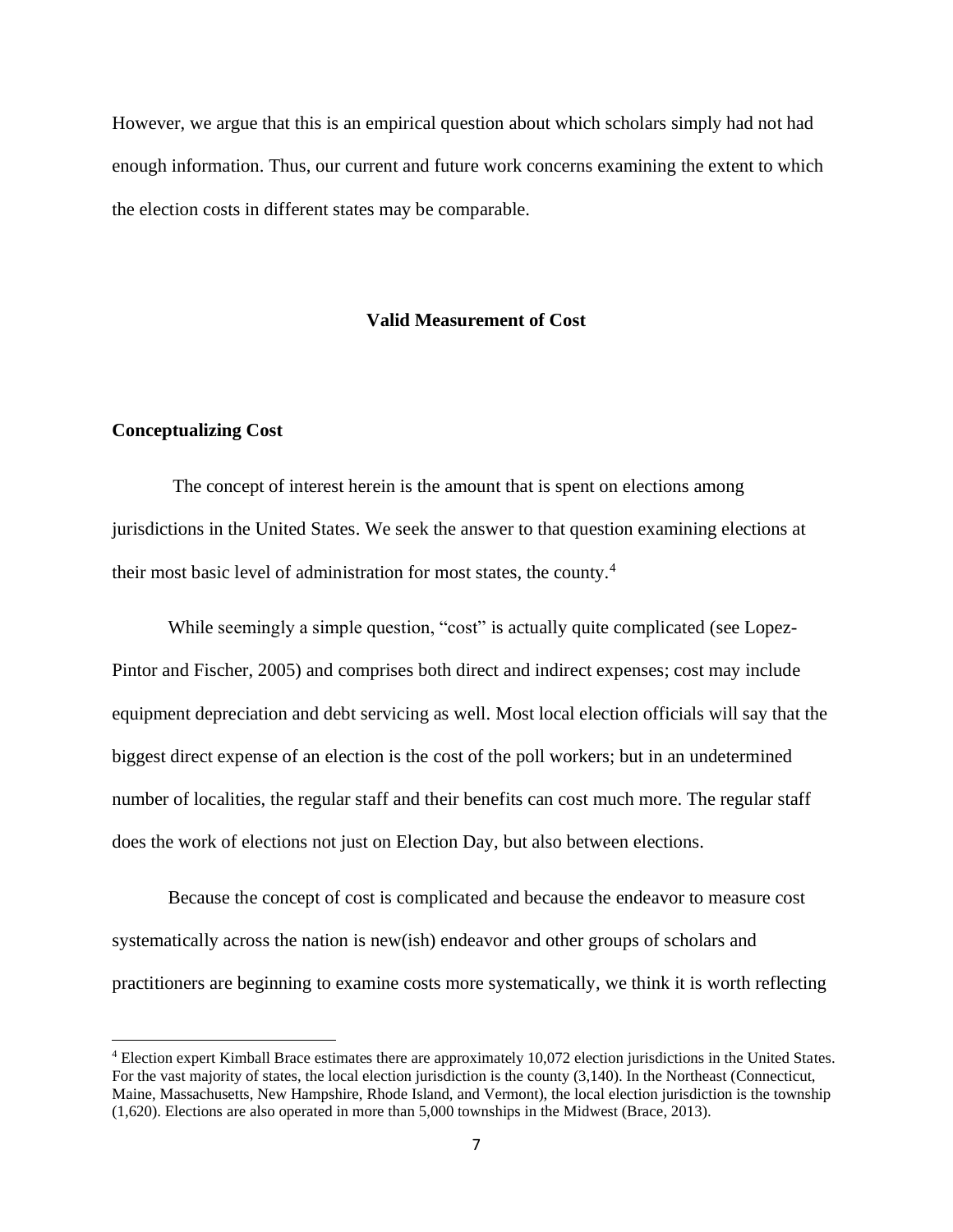on measurement theory in order to obtain some leverage over the topic. For example, Adcock and Collier (2001) encourage not just defining a concept, but creating a systematized concept.<sup>5</sup> There may be many meanings of a concept, and such concepts can/should be defined using the theory and context within which the measurement is considered. So, in terms of theory, what is it the goal of the research? And, in terms of contextual specificity, one should acknowledge that the concept may mean different things to different relevant groups (e.g., state lawmakers versus scholars versus local election officials). Adcock and Collier argue that defining a systematized concept will help scholars distinguish between arguments about measurement itself and disputes about the concept we are trying to measure.

Thus, we should note that there are two key questions: what costs should be included and in whose obligation to pay are we most interested? Herein, we focus more on the first question; the second question becomes more important when considering that county and state policymakers have to make choices among spending options.

The first key question is how does one define the concept of interest—how much it costs to run an election and thee associated administrative office. This is a different question from how much different inputs cost or how much all inputs totaled may cost. Thus, we explicitly take a top-down perspective, looking at total costs during a particular fiscal year, whether there is an election or not, or even where there are multiple elections.

The Caltech-MIT report considered inputs in order to determine cost including "labor, maintenance, storage, and acquisition of equipment, supplies (such as printing), information systems, and rental space" (page 49). Democracy Fund's Tammy Patrick noted that there are a

<sup>5</sup> For an excellent discussion of measurement of election quality in the United States, see Burden and Stewart, 2014.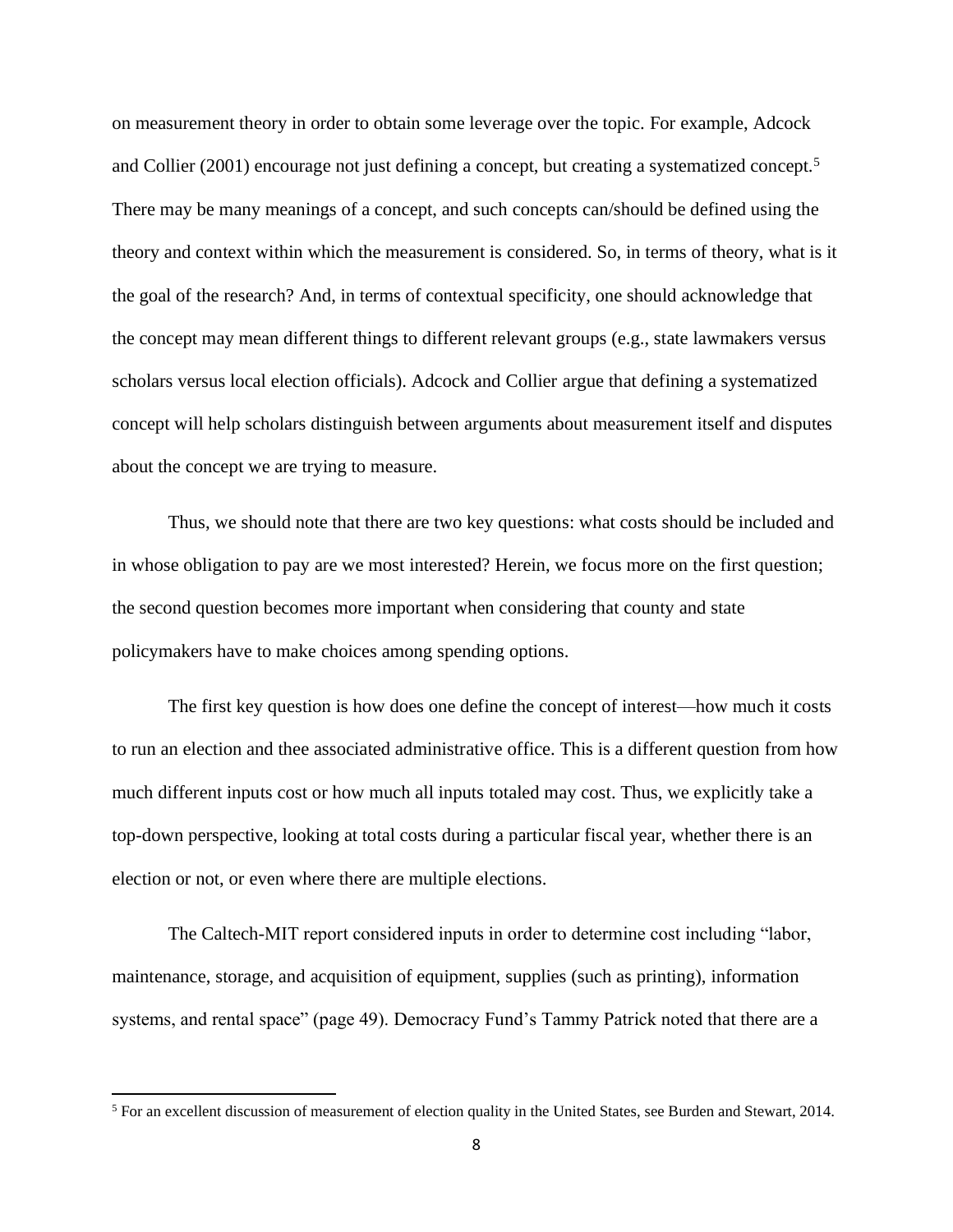variety of direct election expenses that many do not consider such as "processing of write-in candidates on ballots, a county deputy on call for potential election security calls, and troubleshooting hotlines and other communications in case of troubles on Election Day" (Kropf, 2016: 43).

But what about the expenses of keeping the election office open on a daily basis? Paying salary and benefits for the various employees on staff in the election office (FICA, workers' comp, retirement, medical insurance, etc.)? What about office supplies?

We hope this top-down view would take all of those expenses into account. But even having settled the question that our work is considering not just running an election, but also keeping the associated office open and conducting the day to day operations that will some day result in an election running (hereafter we'll shorten this to simply, "the cost of elections"), there are at least two different sources from which a researcher may obtain the top-down data—either budgets or from audited financial statements of expenditures. In the following section, we consider each of these measurement approaches, and explain why it is that we choose to utilize the audited expenditure statements.

## **Budget**

The budget is the most basic estimate of the cost of elections. Every government in the United States does either an annual or biennial budget, and they usually make the budget easily available on a website or in an archive. The availability of budgets make them attractive options for getting a quick estimate of how much is spent on elections. They are also attractive for election administration because the way they are formulated is often by department and this

9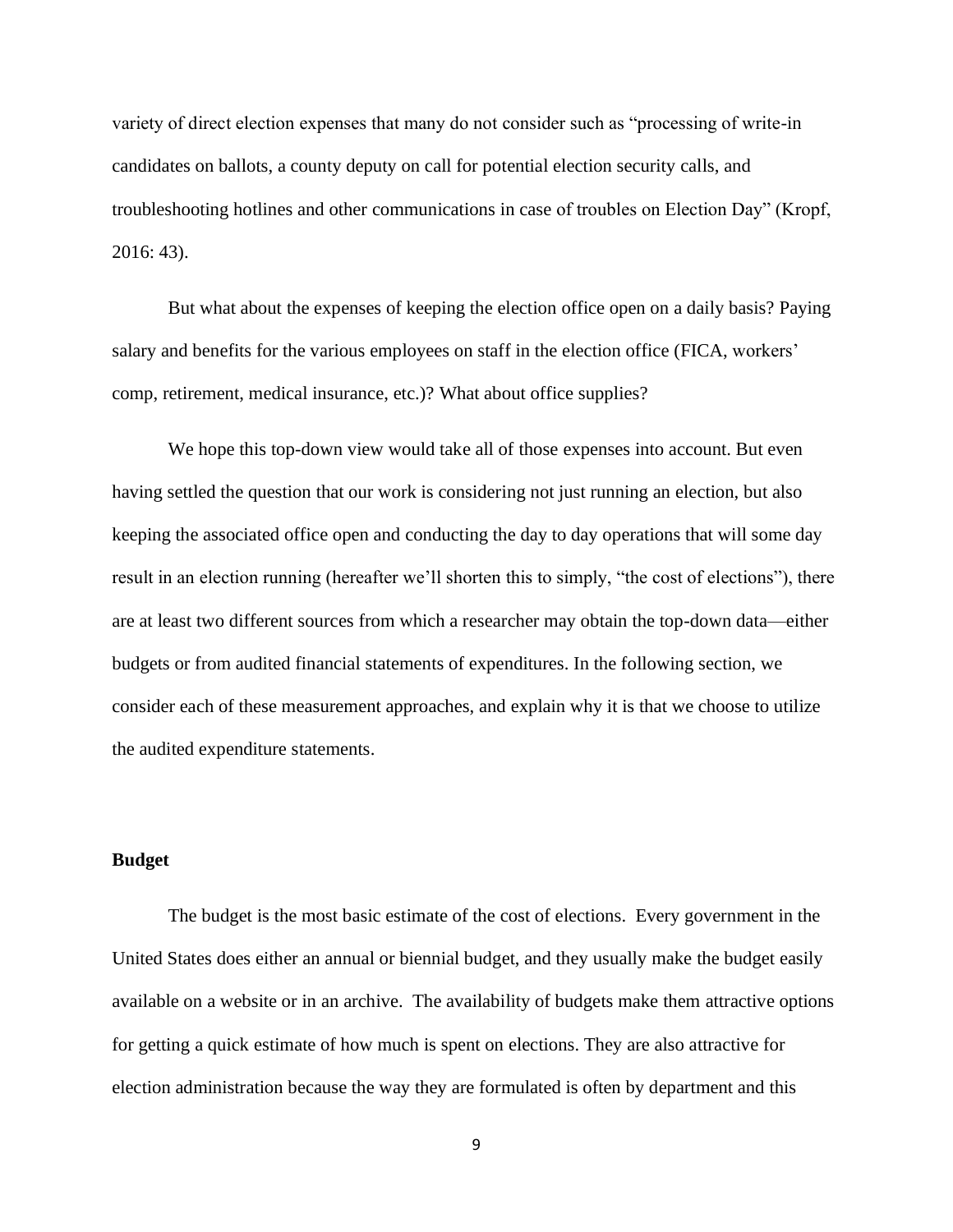means that the election administration department/office/board often has a budget. In contrast with the accounting records, where the cost of elections may get totaled with other governmental functions making analysis of cost impossible, the budget is likely to give us a budgeted cost of elections.

In spite of the availability of budget documents and the likely separation of election administrative activities from other governmental activities, we argue that departmental/office or board budgets are not perfect for estimating the cost of elections. First, the budget is short term focused (either one or two years) and so the cost of equipment like voting machines may have been purchased in previous years and so the often substantial expense of equipment and other long lived assets is not shown in the budget. Another problem is that some costs such as employee benefits (pension, medical insurance, etc.) and possibly other resources such as information technology might be included in other parts of the budget. To get estimates of the cost of these resources, we are likely to need more extensive accounting or cost accounting. Finally, and perhaps most importantly, the actual expenditures can vary from the budget (James and Jervier, 2017). For example, Kropf (2016) gives a quote from a county commissioner that said that potholes are more pressing than providing election administration. So, it is possible that county commissions and county leadership can budget for a certain amount for election administration, but if other more pressing priorities arise they can shift resources to other areas. Because departmental budgets are not the legally enacted budget<sup>6</sup>, there may not even be a need to amend the budget. If the legally enacted budget just reports an expenditure for general

<sup>&</sup>lt;sup>6</sup> In the legally enacted budget, most general government functions get budgeted in a single fund, the general fund, which can have resources shifted within the fund without the need of a budget amendment.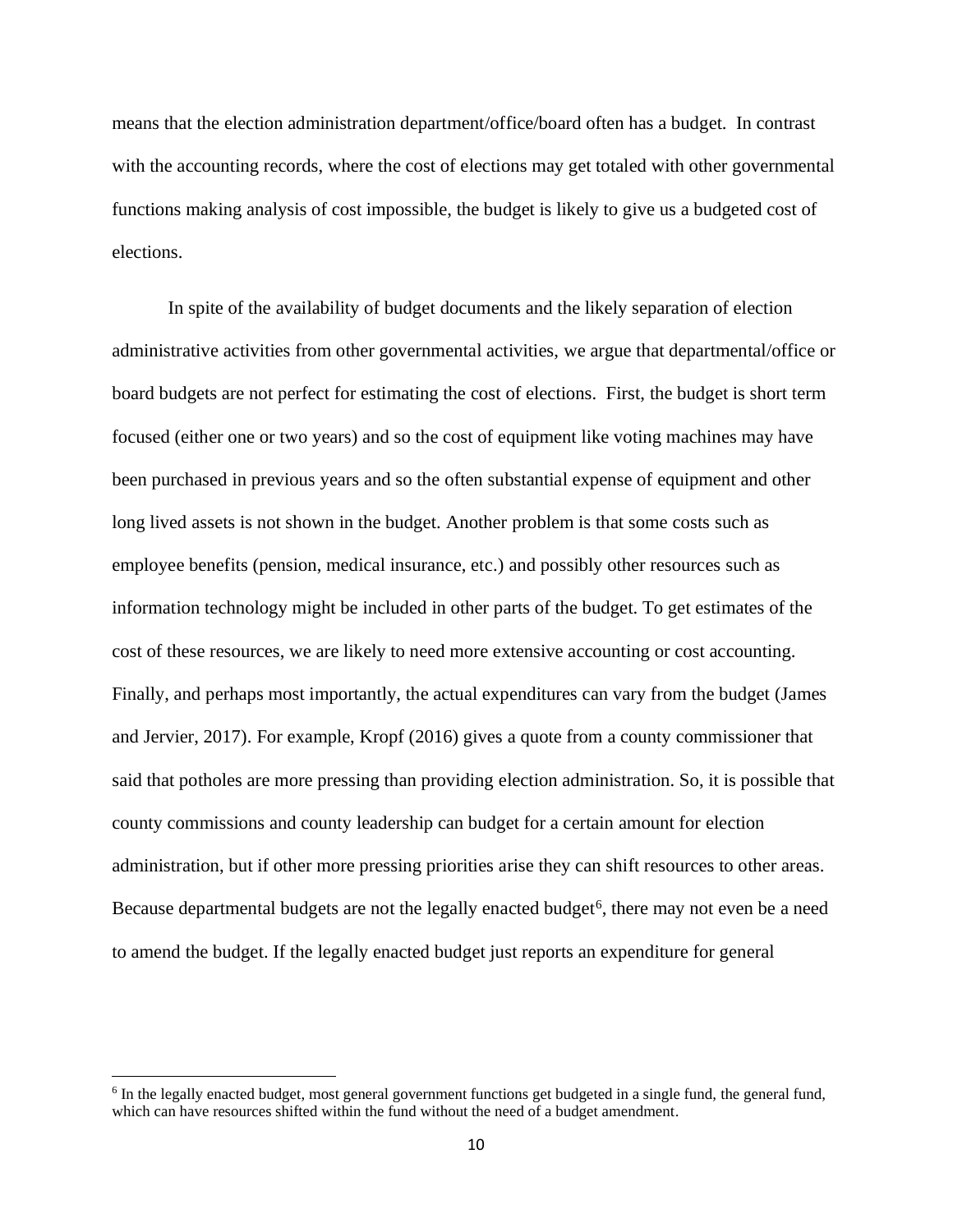government, where election administration is usually totaled, the amount that actually gets spent on election administration could vary significantly from the departmental budget.

A summary of the pros and cons of using the annual or biennial budget for estimates of election costs are summarized in Table 1. Looking at the preliminary data that we have seen on this issue and the research by James and Jervier (2017) on recessions' impacts on election spending, we believe there are strong reasons not to use budgeted costs when looking at elections administration costs in the aggregate. If researchers want to drill down into specific aspects of election costs such as the amount spent on technology or training (as was done in the Caltech-MIT 2001 report), they may need to use the election administration budget. For purposes of research on the total cost and the total resources that an election office or board had at their disposal for conducting an election, we believe that a better estimate would be based on the actual expenditures or expenses.

Pros Cons Required Short term focused May be more detailed than financial statements

Easily Available **Departmental/fund structure may hide expenditure Actual expenditure may systematically vary from budget**

*Table 1: Pros and Cons of Using Budgeted Costs for Elections Administration Cost Estimates*

#### **Accounting Financial Statements and Annual Financial Reports**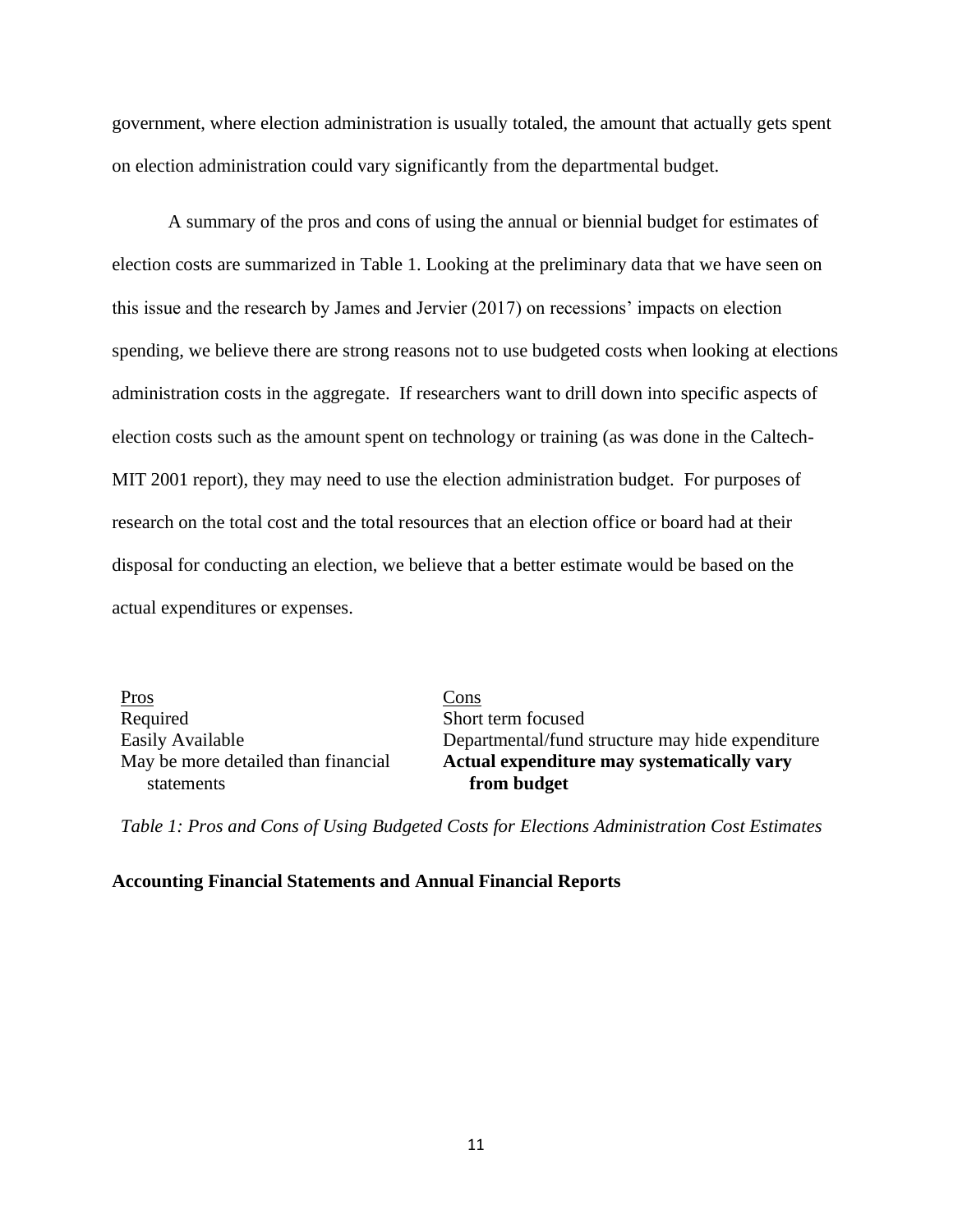Given that budgets can vary systematically from actual spending, a much better case can be made for using the actual amounts spent on elections administration that can often be found in the financial statements of governments<sup>7</sup>.

One of the limitations of estimates of cost based upon the final actual expenditures and expenses is that there are not uniform standards for the election jurisdictions, most often counties, in the United States. In spite of the lack of a required standard, a sufficient number of states do require that their counties follow uniform accounting principles, or Generally Accepted Accounting Principles<sup>8</sup> (GAAP), to facilitate comparison. Also, due to the fund where election costs are normally held, the differences between GAAP and non-GAAP expenditure may not be that great. What follows in the rest of this section is a key distinction that needs to be made between GAAP accounting and non-GAAP accounting. Also, for GAAP accounting we discuss the two ways that costs are measured. In the end, we discuss the pros and cons of accounting for establishing the cost of elections administration.

While GAAP for US businesses requires the accrual basis<sup>9</sup> of accounting that includes both direct expenditures and depreciation costs to develop the full expense of providing a specific service, government GAAP requires that government expense/expenditures are accounted for on both a full accrual basis (i.e. government-wide funds) and on a modified

<sup>7</sup> Usually, local government budget on an annual basis for governmental expenditures and provide corresponding financial statements at the end of the year per state requirements. However, for some very small jurisdictions this may not be required.

<sup>8</sup> GAAP accounting is the uniform basis of accounting generally recognized in the United States. States are allowed to prescribe their own basis of accounting and state prescribed principles are generally referred to in the literature as *regulatory basis*. States can also allow localities to follow whatever accounting principles that they choose and these are referred to here as other comprehensive basis of accounting or OCBOA.

<sup>9</sup> According to Granof and Khumawala (2013 p. 775) accrual basis is "A method of accounting that recognizes revenues when earned and expenses when incurred regardless of when cash is received or paid." For example, the "cost" of the voting machines is not an expense in the year it is purchased, but the expense is incurred over the useful life of the machine. If the machine has a useful life of 8 years, then  $1/8<sup>th</sup>$  of the cost of the machine is the expense of the machine in each of the eight years of the machine.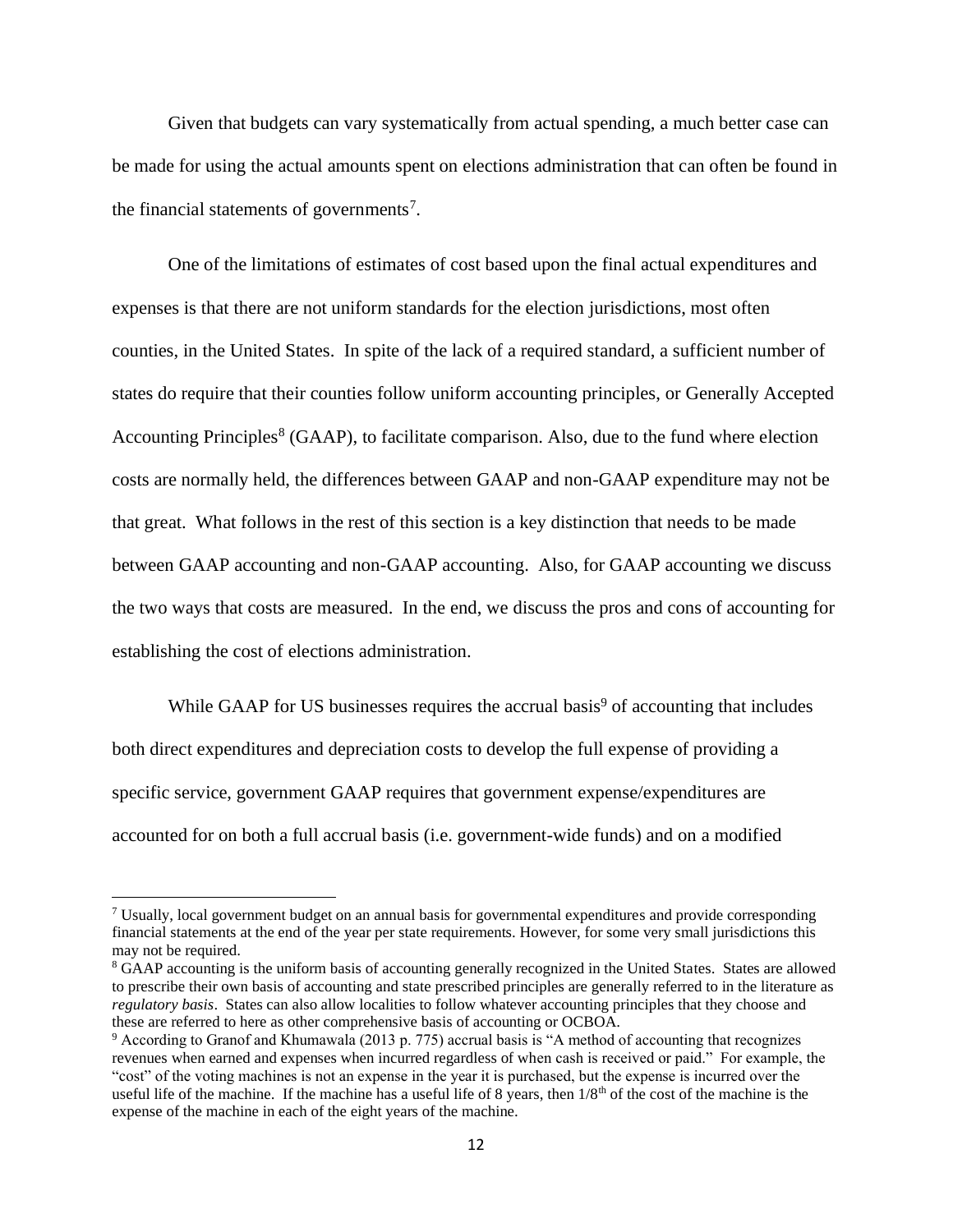accrual basis (governmental funds). The full accrual basis would be the preferred method of accounting for the cost of election services because the cost of equipment would be depreciated over the life of the equipment. In contrast, the modified accrual basis recognizes the full cost of the equipment in the year in which it was purchased and then no cost thereafter. To be clear, budgets also have this short term focus and election jurisdictions will have to budget for the full cost of the equipment in their annual or biennial budgets. To get around this problem, the jurisdiction may finance the purchase of equipment through a variety of mechanisms such as sinking funds, debt, or lease arrangements. However, in the budget and in the modified accrual basis of accounting, these expenditures are paid for in a single year and may not be associated with the depreciation costs of the equipment. The modified accrual basis is the direct link to the annual budget.

Because accrual is a more complete measure of the cost and it inherently has less variance, accrual basis costs are strongly preferred (Granof and Khumawala 2013; Mead 2001). Unfortunately, the government-wide statements are very often the broadest categories and programs for expenditure. So public safety might include police, fire, jails, and emergency management. Election administration is almost always a category of general government. Therefore, it is not possible to pull out the full accrual expense of elections from the CAFRs.

The modified accrual basis used for the governmental statements has more categories of expenditures.<sup>10</sup> Therefore, it is more likely that we observe the election administration cost in the modified accrual format. Additionally, the supplementary information also includes a comparison of budget to actuals for the governmental funds. This is where actual election costs

<sup>&</sup>lt;sup>10</sup> Note that full accrual cost estimates are called expenses and modified accrual and cash basis are called expenditures.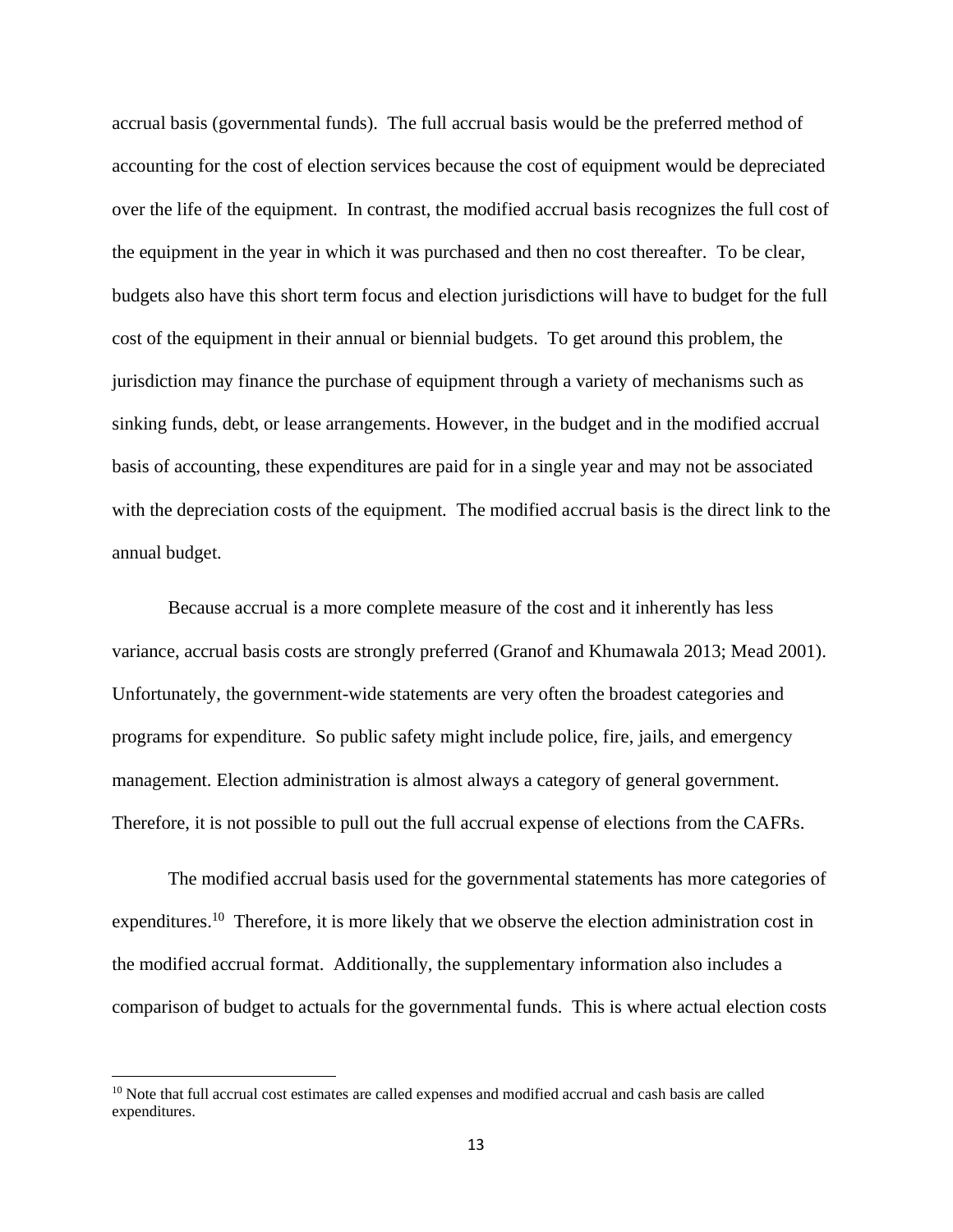can most often be found. It is important to note that election administration costs are found in the governmental funds and are thus short term focused on expenditures. The costs for equipment are, therefore, lumpy and come in a single fiscal year. This is why we can observe election expenditures spiking after the passage of  $HAVA^{11}$ . If it were on a full accrual basis, these costs would have been spread over the estimated useful life of the equipment, but on the modified accrual basis the costs were recognized when the equipment was purchased. Also, other long term liabilities such as pension and other post-employment benefits that are earned during the period may not be accounted for in the fund. The picture that emerges when we look at the modified accrual expenditures is that they are likely a lower limit estimate of the resources that can be used to finance elections. The key benefit is that they are the actual amounts that were spent and correspond with the resource control purposes of the annual budget.

It should be easy to see that full accrual would be strongly preferred as a measure of the full resources consumed in the production of election administration because it would spread out the capital costs of election equipment over the useful life of the equipment. However, the amount spent on election administration in a jurisdiction are never recognized in the government-wide statements.<sup>12</sup> It is also important to note that governments are often not required to split out the costs for elections administration. While some states have financial reports for jurisdictions to fill out that make local jurisdictions report their election administration expenditures,<sup>13</sup> the majority of states leave the governmental funds detail to the discretion of the local jurisdiction. Therefore, many jurisdictions simply roll the election

<sup>&</sup>lt;sup>11</sup> In North Carolina, this was 2006 and 2007.

<sup>&</sup>lt;sup>12</sup> That we have seen looking in looking at over 10,000 annual financial reports.

<sup>&</sup>lt;sup>13</sup> i.e. North Carolina, New York, and California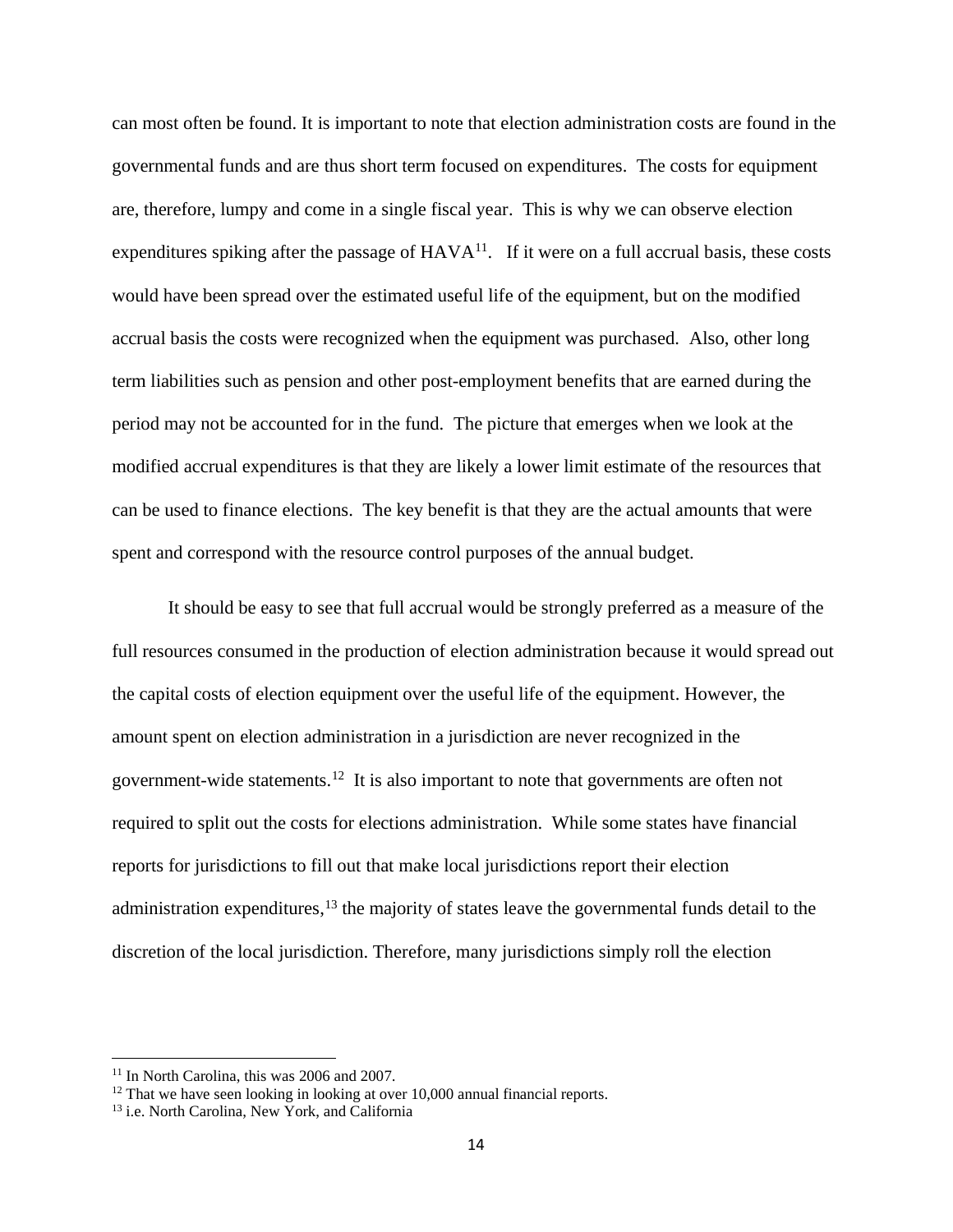administration expenditures into a broader category of general government expenditures and do not report election administration separately. 14

While it is disappointing that we can only find election administration spending reported in the governmental funds and on a modified accrual basis for local governments in the US, one benefit is that it is more likely to be like other non-GAAP based financial statements. In our experience, the regulatory basis of accounting used in most states that do not require GAAP are current resources focused to match their cash based budgets. While it is an empirical question for future research, we will want to see if the expenditures in cash basis, regulatory basis, and other comprehensive basis of accounting are equivalent to the expenditures recognized in GAAP based financial statements.

| Pros                              | $\frac{\text{Cons}}{\text{Cons}}$                |
|-----------------------------------|--------------------------------------------------|
| Actual expenditures               | Modified accrual still short term focused        |
| Accrual could provide fuller cost | Departmental/fund structure may hide expenditure |
| estimate                          | Often less detail than budgets                   |
|                                   |                                                  |

*Table 2: Pros and Cons of Using Expenditures from the Financial Statements for Elections Administration Cost Estimates*

#### **Cost Accounting**

Another concept that needs to be recognized as we discuss the costs of election administration is that of shared resources or shared costs. Mohr (2017) says that shared resources are fundamentally an issue of cost accounting and the study of shared resources in government is especially important. For example, a county that is required to maintain voter registration files may store them on a secure server that is housed in the police department. What percentage of

<sup>&</sup>lt;sup>14</sup> Because there is no way to calculate these expenditures from the financial reports, these amounts are coded as missing in the dataset.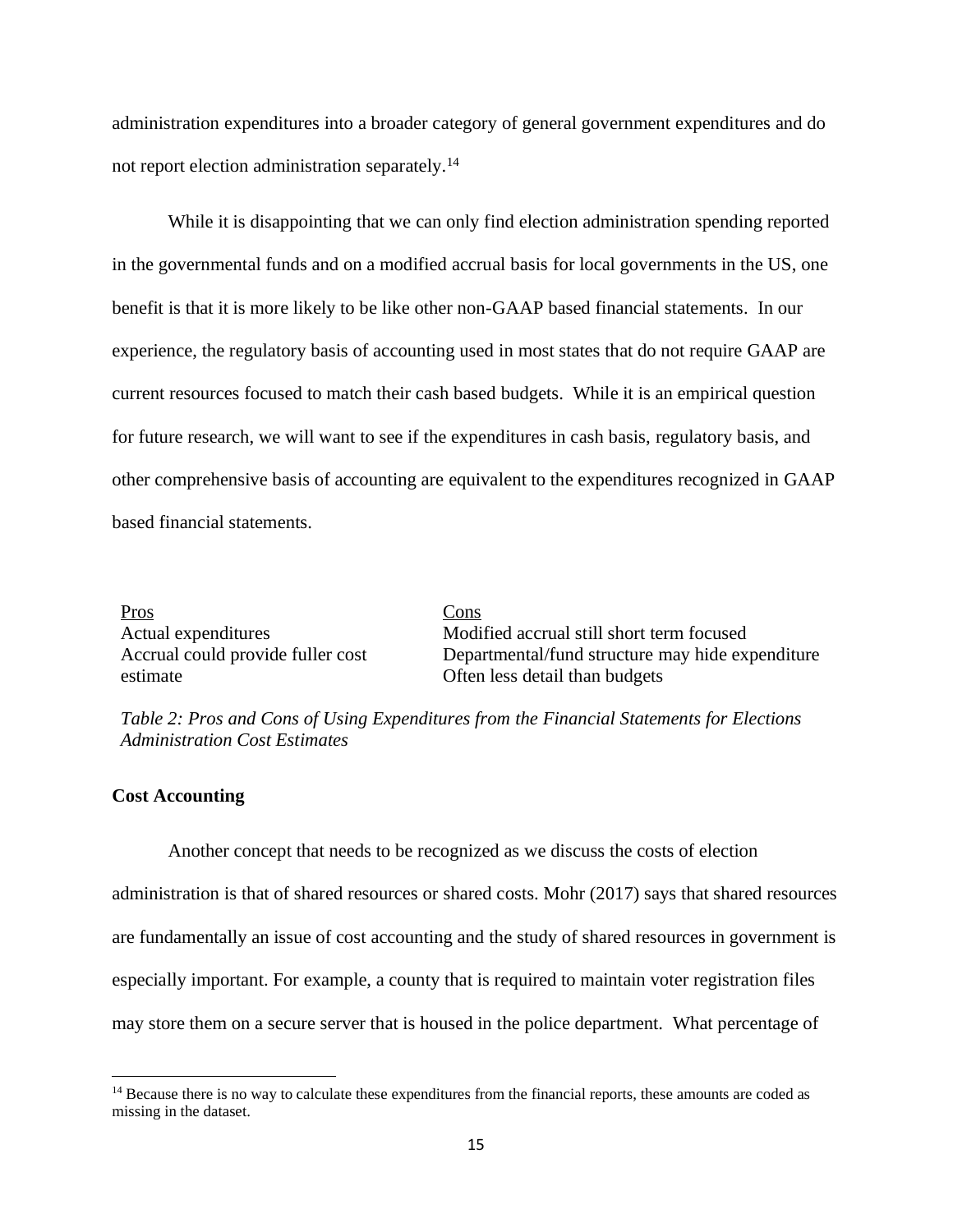the cost of the server should be split out to election administration? This is especially problematic in areas that are highly dynamic such as the case of print shops that split their costs out to their customers. In low volume months, the cost per printing may be high and in high volume months this cost may be low. Shared space, accounting, human resources, and other services all have a cost. How these indirect costs get split out is problematic and the methods of splitting out these costs may vary significantly by jurisdiction if they get split out at all. To get a full and accurate measure of the organizational costs of elections, these indirect costs will need to be accounted.

Finally, shared resources and indirect costs are also difficult when we are trying to compare costs of elections from one state to another. Some states may provide training of elections officials, provide for reimbursement of training or may simply require training that must be paid by the local jurisdiction (NCSL 2018a; 2018b). Some states may pay for election equipment, equipment maintenance, and training. Cost accounting may be needed to standardize the costs of election administration so that the expenditures that are being observed, most often at the local level, are apples to apples comparisons. As an intermediate step between the budget and full cost accounting for election cost, we now consider the expenditures for election administration as found in the audited financial statements of local governments in the United States.

#### **Data, Methods, and Analysis**

**Data**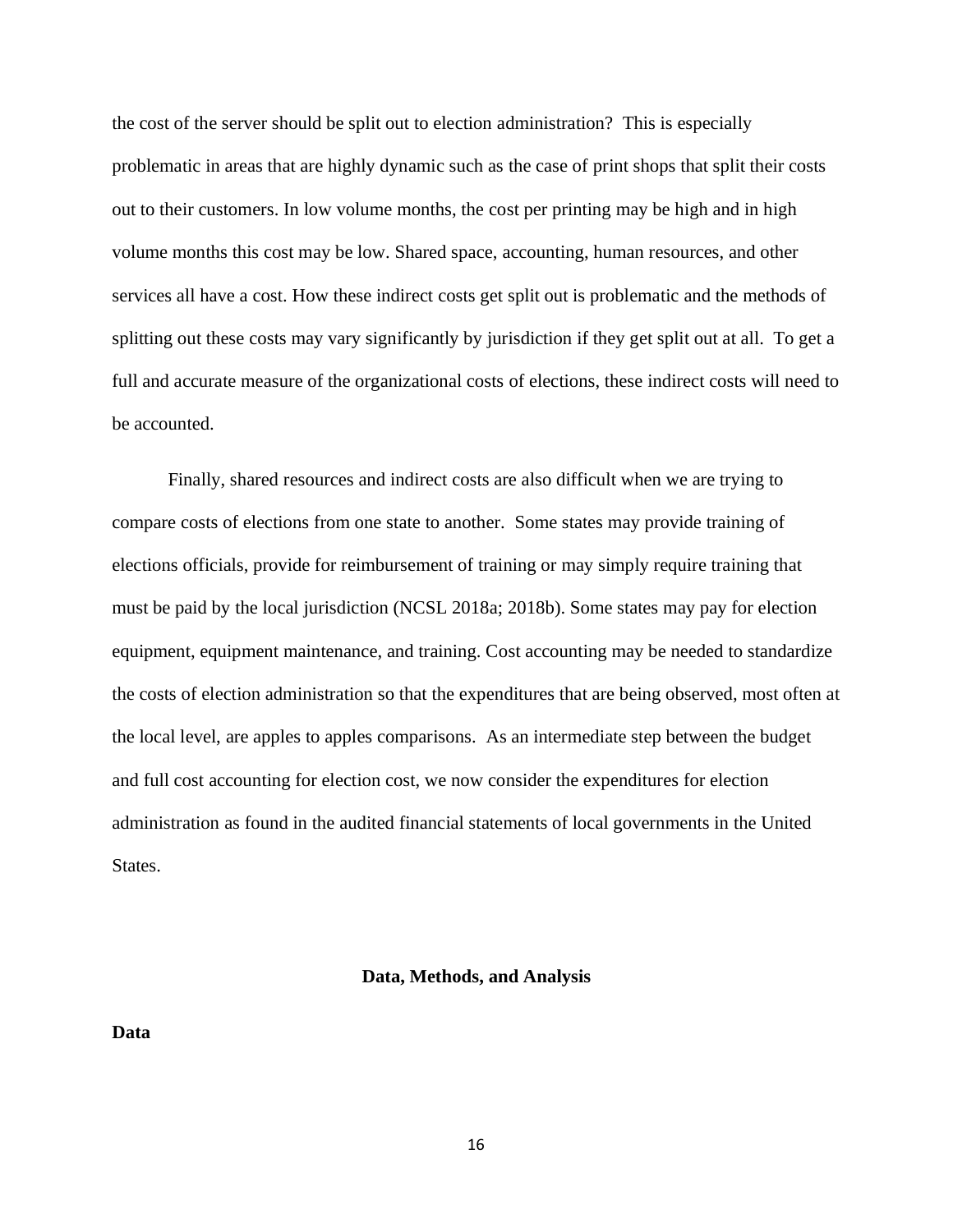The data for this study come from the annual financial reports (AFRs) of the election jurisdictions in each individual state, which is most often counties. When the annual financial reports use generally accepted accounting principles (GAAP), these financial reports are the Comprehensive Annual Financial Report (CAFR) of the county. All sources, period of collection, and percentage collected can be found in table 3.

In a few states (North Carolina, California, New York, Washington State, and Michigan), the state had already collected the expenditure for elections administration in a larger database of county expenditures. Where the state already had a database of county expenditures and it included election costs, we used the expenditure amount in the state's database. In our data collection process, the most often found source of AFRs was a State or University website that put individual county AFRs, usually in pdf form, on a website. We then downloaded and searched each individual AFR on the State's website for the term "election". If the term was not searchable, we visually reviewed the government-wide statements, the governmental statements, and the governmental detailed statements found in the supplemental information of the AFR. In a few cases, we went to individual jurisdiction websites to find AFR information.<sup>15</sup> Two states, Alaska and Delaware, budget for all elections at the state level. We did collect these costs but have not included them in the dataset.

Finally, Wisconsin was collected from the state elections website and is only the cost of the individual elections. We wanted to include Wisconsin in the discussion for several reasons but the multivariate model does not use data from Wisconsin because it is qualitatively different

<sup>&</sup>lt;sup>15</sup> This was particularly used in the northeast where election jurisdictions are not counties and the states often do not post the election jurisdiction's AFR on a website. We also went to individual county websites in the southwest because these states have only a few counties.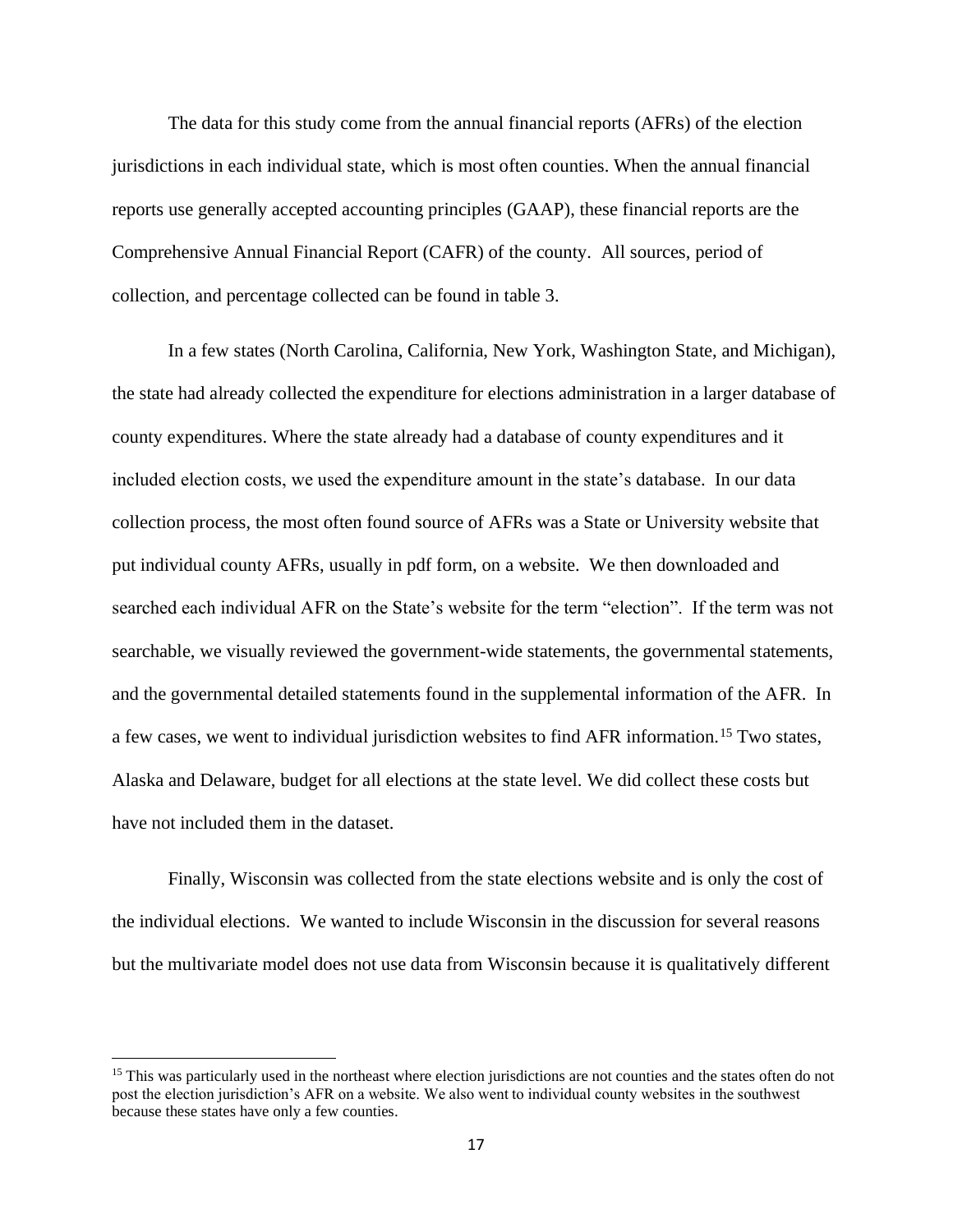than the rest of the data that looks at all of the expenditures on election administration in a fiscal year.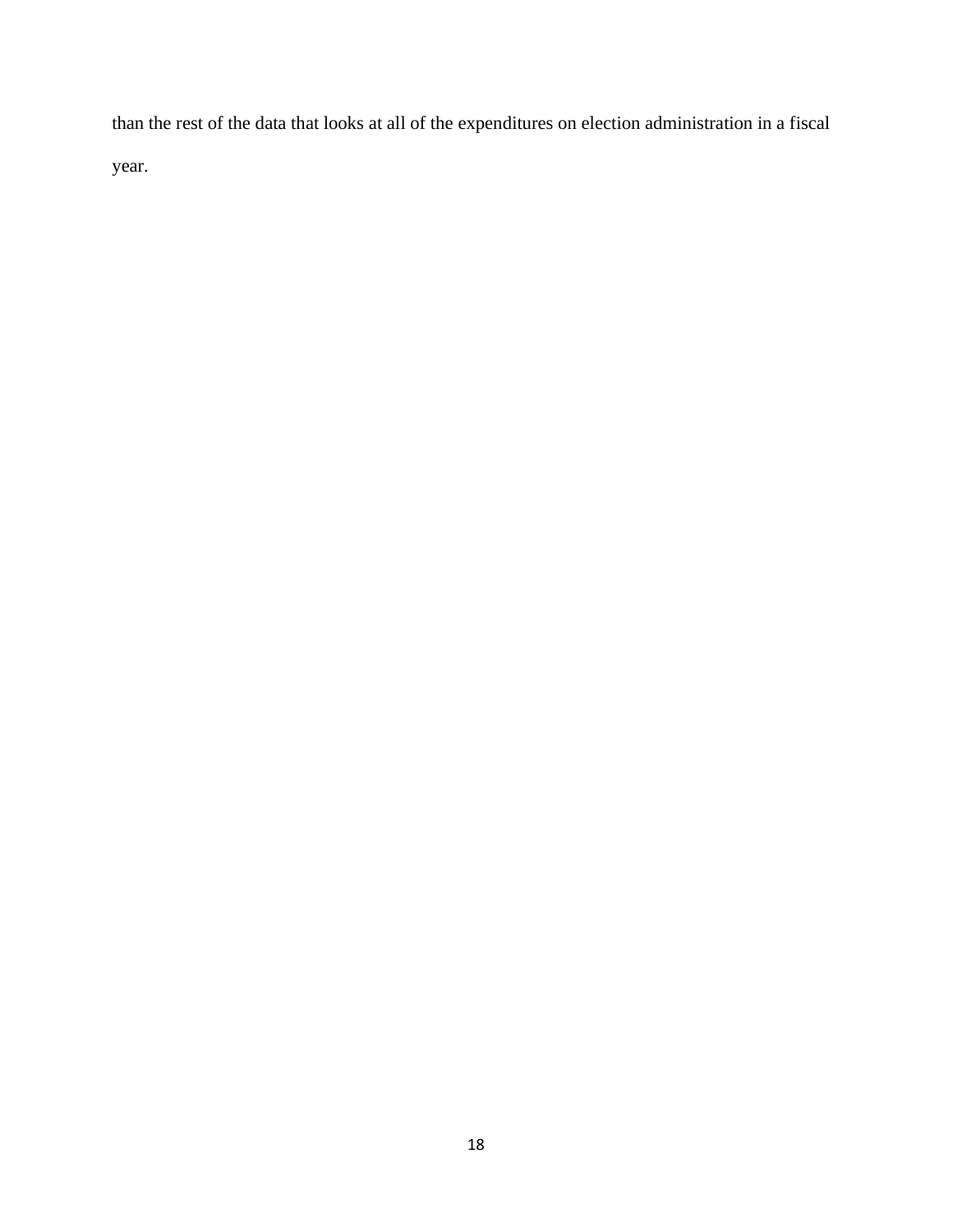# **Table 3: States Collected and Sources**

|                        |             | Obs       | Obs             | $\frac{0}{0}$    |                                                                                          |
|------------------------|-------------|-----------|-----------------|------------------|------------------------------------------------------------------------------------------|
| <b>State</b>           | Years       | collected | <b>Possible</b> | <b>Collected</b> | <b>Source</b>                                                                            |
| Alaska                 | 2004-2017   | 13        | 13              | 100.00%          | http://doa.alaska.gov/dof/reports/cafr.html                                              |
| Arizona                | 2001-2016   | 169       | 240             | 70.42%           | https://www.azauditor.gov/reports                                                        |
| California             | 2003-2016   | 806       | 812             | 99.26%           | https://counties.bythenumbers.sco.ca.gov/#!/year/default                                 |
| Colorado               | 2009-2015   | 121       | 441             | 27.44%           | https://dola.colorado.gov/lgis/counties.jsf                                              |
| Delaware               | 2004-2014   | 10        | 10              | 100.00%          | https://accounting.delaware.gov/cafrdefault.shtml                                        |
| Florida                | 2003-2016   | 309       | 402             | 76.87%           | https://flauditor.gov/pages/counties_efile.htm                                           |
| Georgia                | 2003-2016   | 641       | 2365            | 27.10%           | https://ted.cviog.uga.edu/financial-documents/financial-reports                          |
| Iowa                   | 2008-2016   | 890       | 891             | 99.89%           | https://www.iowaonline.state.ia.us/localbudgets/default.aspx?cmd=gotopublicsite          |
| Maine                  | 2000-2017   | 164       | 8188            | 2.00%            | Individual websites                                                                      |
| Massachusetts          | 2003-2016   | 72        | 4915            | 1.46%            | Individual websites                                                                      |
| Michigan               | 2005-2017   | 975       | 1075            | 90.70%           | https://www.michigan.gov/treasury/0,4679,7-121-1751_81132---,00.html                     |
| Minnesota              | 2000-2016   | 499       | 1131            | 44.12%           | http://www.osa.state.mn.us/list.aspx?get=8                                               |
| Missouri               | 2006-2016   | 441       | 1287            | 34.27%           | https://app.auditor.mo.gov/AuditReports/AudRpt2.aspx?id=4                                |
| Nebraska               | 2008-2017   | 727       | 930             | 78.17%           | http://www.nebraska.gov/auditor/reports/index.cgi?audit=1                                |
| Nevada                 | 2004 - 2017 | 73        | 238             | 30.67%           | Individual websites                                                                      |
| New Jersey             | 1999-2017   | 168       | 385             | 43.64%           | Individual websites                                                                      |
| New Mexico             | 2009-2017   | 14        | 297             | 4.71%            | https://www.saonm.org/audit_reports/search                                               |
| New York               | 1995-2016   | 1269      | 1269            | 100.00%          | http://wwe2.osc.state.ny.us/transparency/LocalGov/LocalGovIntro.cfm                      |
| North Carolina         | 1994-2016   | 2364      | 2400            | 98.50%           | https://www.nctreasurer.com/slg/lfm/financial-analysis/Pages/Analysis-by-Population.aspx |
| North Dakota           | 2006-2016   | 265       | 265             | 100.00%          | North Dakota Secretary of State                                                          |
| Ohio                   | 1999-2016   | 569       | 1583            | 35.94%           | https://ohioauditor.gov/auditsearch/Search.aspx                                          |
| Oklahoma               | 2001-2016   | 690       | 1232            | 56.01%           | https://www.sai.ok.gov/audit_reports/county_alphabetical.php?action=bycounty             |
| South Carolina         | 2005-2016   | 198       | 468             | 42.31%           | http://www.sccounties.org/budgets-and-cafrs                                              |
| Tennessee              | 2005-2016   | 1124      | 1140            | 98.60%           | http://www.comptroller.tn.gov/la/CountySelect.asp                                        |
| Utah                   | 2010-2016   | 134       | 196             | 68.37%           | https://reporting.auditor.utah.gov/searchreport                                          |
| Virginia               | 2014-2017   | 301       | 496             | 60.69%           | http://www.apa.virginia.gov/APA_Reports/localgov_cafrs.aspx                              |
| Washington             | 2007-2016   | 342       | 390             | 87.69%           | http://portal.sao.wa.gov/LGCS/Reports/ReportMain.aspx                                    |
| Wisconsin <sup>1</sup> | 2012-2016   | 9566      | 9566            | 100.00%          | http://elections.wi.gov/publications/statistics/gab-190                                  |

<sup>1</sup> Wisconsin amounts are only the expenditure on the election and not the total expenditure on election administration in the year. Wisconsin is qualitatively different from all other states.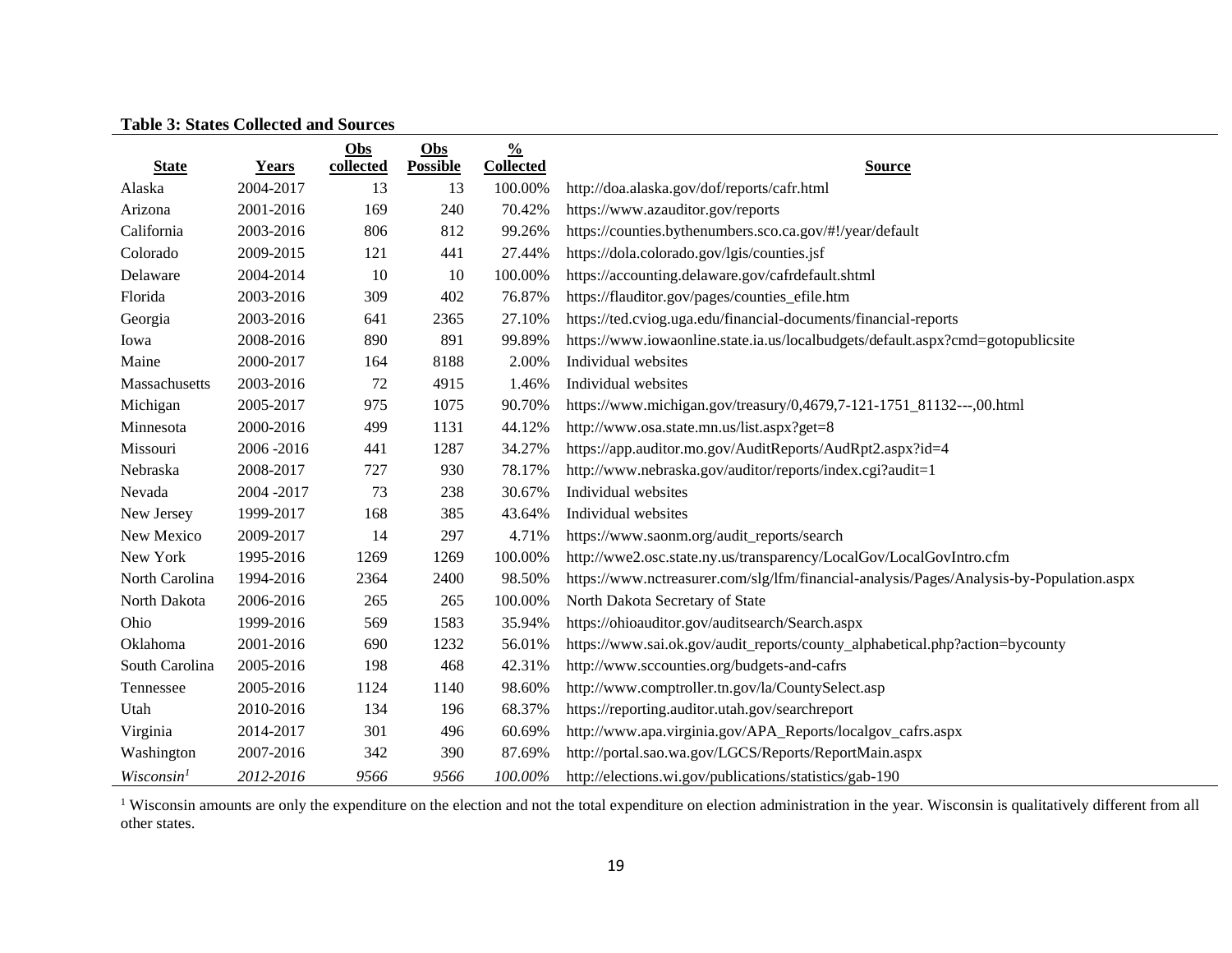### **Methods**

The methods used to analyze the data are basic descriptive statistics and hierarchical multivariate models. Because the data are election jurisdictions nested in states, the data have a hierarchical data structure. We use a multilevel or mixed effects model to test the form of the economies of scale at the local level between election spending and number of voting age population (VAP) of the election jurisdiction.<sup>16</sup> Economies of scale have been found in nearly every state analysis of election cost (Caltech-MIT 2001; Hill 2012; Mohr et al. 2017), but these economies of scale may only be generalized to the individual states. Hierarchical models can be generalized to the larger population because they account for state varying effects (Gelman and Hill 2012). The mixed effects regression equation is as follows:

ln(Total expenditures per VAP<sub>*j,i,t*</sub>) = α<sub>ji</sub> + β<sub>1</sub>(ln[VAP]) + λ*t* + ν*it* 

Both the total expenditure for election administration and the VAP have been logged because these values are positively skewed when not transformed. As is done in other fields that analyze costs, the natural log of the variable is used in the model (see for example Agrawal, Pan, and Qian 2015). One benefit of logging the VAP and the total expenditures is that it also facilitates interpretation as the interpretation of the beta coefficient is a semi-elasticity. λt represents the time fixed effects . The state effect (j) and county(i) influences the intercept term in the model  $(\alpha)$ .<sup>17</sup> Thus, the model is a two level hierarchical model with year fixed effects.

<sup>&</sup>lt;sup>16</sup> The estimates of voting age population come from the ACS 5 year population table B05003.

<sup>&</sup>lt;sup>17</sup> In multilevel models, the intercept is assumed to be approximately normally distributed as indicated :  $\alpha_{ii} \sim N(\mu_{\alpha}$ ,  $σ²_α$ ).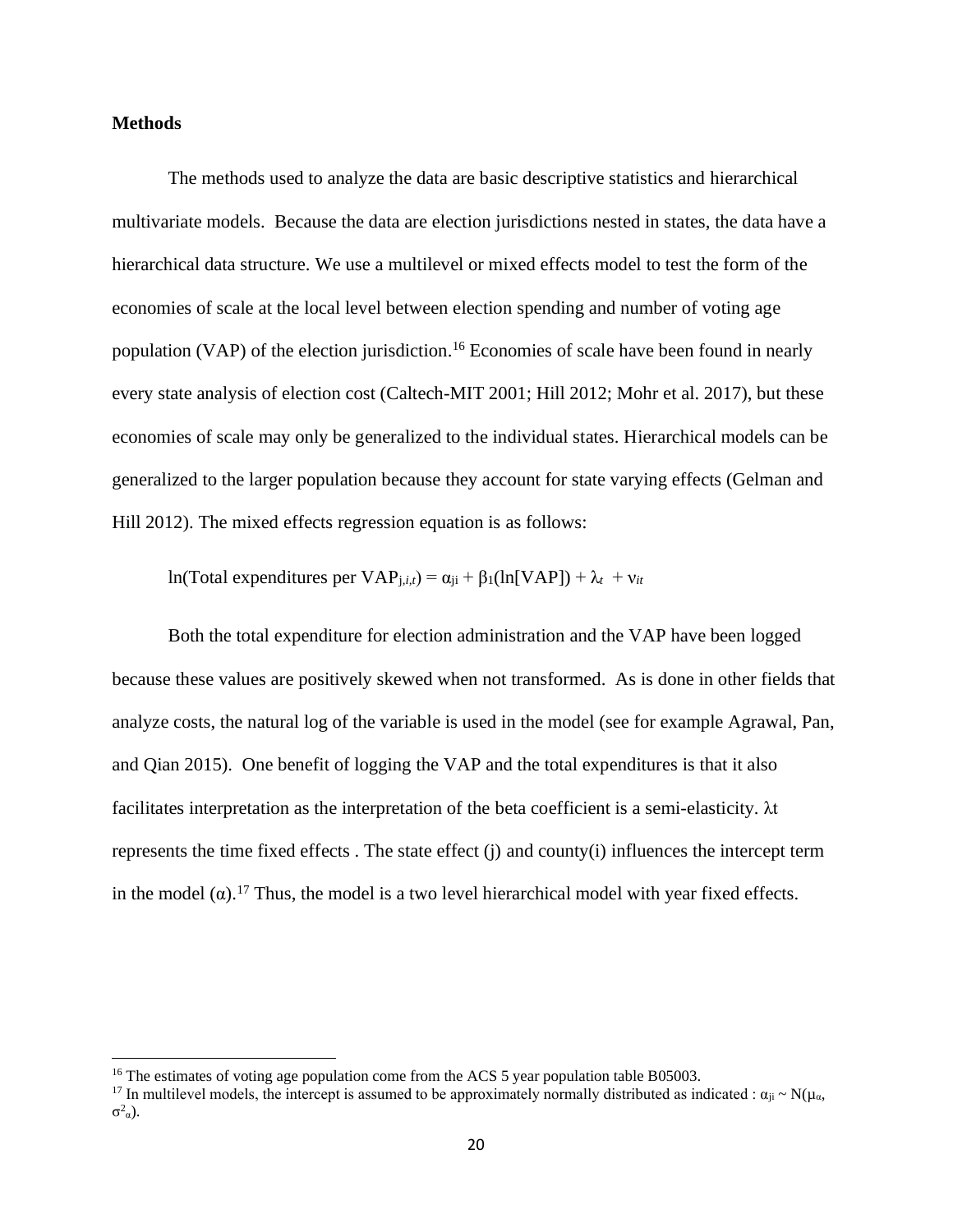# **Descriptive Analysis**

# Total Expenditures

For all collected election administration expenditures the 20,370 valid cases with 21,812 missing (Table 4). The mean of these data was \$288,824 with a median of \$17,691. This range between the median and the mean is reflected in the wide range between the minimum of \$1 and that maximum of \$119,769,201.

|                |                 |              |           |          | Std.      |
|----------------|-----------------|--------------|-----------|----------|-----------|
| <u>State</u>   | $\underline{N}$ | Minimum      | Maximum   | Mean     | Deviation |
| AZ             | 169             | 663          | 19693468  | 1460029  | 3952743   |
| CA             | 8               | 9760000      | 16905000  | 12884750 | 2424958   |
| CO             | 121             | 3655         | 2235830   | 263747.8 | 448926.8  |
| FL             | 311             | 155.318      | 18769000  | 1903155  | 2769020   |
| GA             | 692             | 190          | 9948000   | 289217.9 | 594269.5  |
| IA             | 890             | 11859        | 2064007   | 190714.6 | 249836.1  |
| <b>MA</b>      | 72              | 13265.56     | 4248000   | 666479.1 | 1074041   |
| <b>ME</b>      | 164             | 235          | 46875     | 12412.17 | 10549.32  |
| MI             | 533             | 38           | 2061752   | 111527.7 | 235775.5  |
| <b>MN</b>      | 499             | $\mathbf{1}$ | 699207    | 50872.54 | 78737.28  |
| M <sub>O</sub> | 440             | 162          | 7740703   | 82818.04 | 369341.1  |
| N <sub>C</sub> | 2264            | 10029        | 6492927   | 333040.2 | 531118.1  |
| <b>ND</b>      | 318             | 9359.52      | 403441.07 | 40393.5  | 47471.89  |
| <b>NE</b>      | 727             | 1844         | 2174509   | 63066.98 | 202507    |
| NJ             | 169             | 23674.97     | 119769201 | 2482395  | 9141994   |
| <b>NM</b>      | 14              | 10959        | 588090    | 307456.9 | 229927.7  |
| <b>NV</b>      | 73              | 6121         | 11208212  | 1231879  | 2596518   |
| <b>NY</b>      | 15              | 44160854     | 116081409 | 81875956 | 23003028  |
| <b>OH</b>      | 566             | 4636         | 14919000  | 1384105  | 1913445   |
| OK             | 703             | 19155        | 1902761   | 116064.4 | 210673.1  |
| <b>SC</b>      | 198             | 31575        | 1944255   | 438051.7 | 345631.1  |
| TN             | 1124            | 11539        | 5136850   | 314758.3 | 521326    |
| <b>UT</b>      | 134             | 54           | 5591663   | 299128.8 | 960138.1  |
| VA             | 282             | 2645         | 5110511   | 280160.7 | 532576.9  |
| <b>WA</b>      | 340             | 13782        | 20731283  | 1034600  | 2693186   |
| WI*            | 9544            | 17           | 3005374   | 3940.164 | 36011.94  |

Table 4: Election Administration Expenditures by State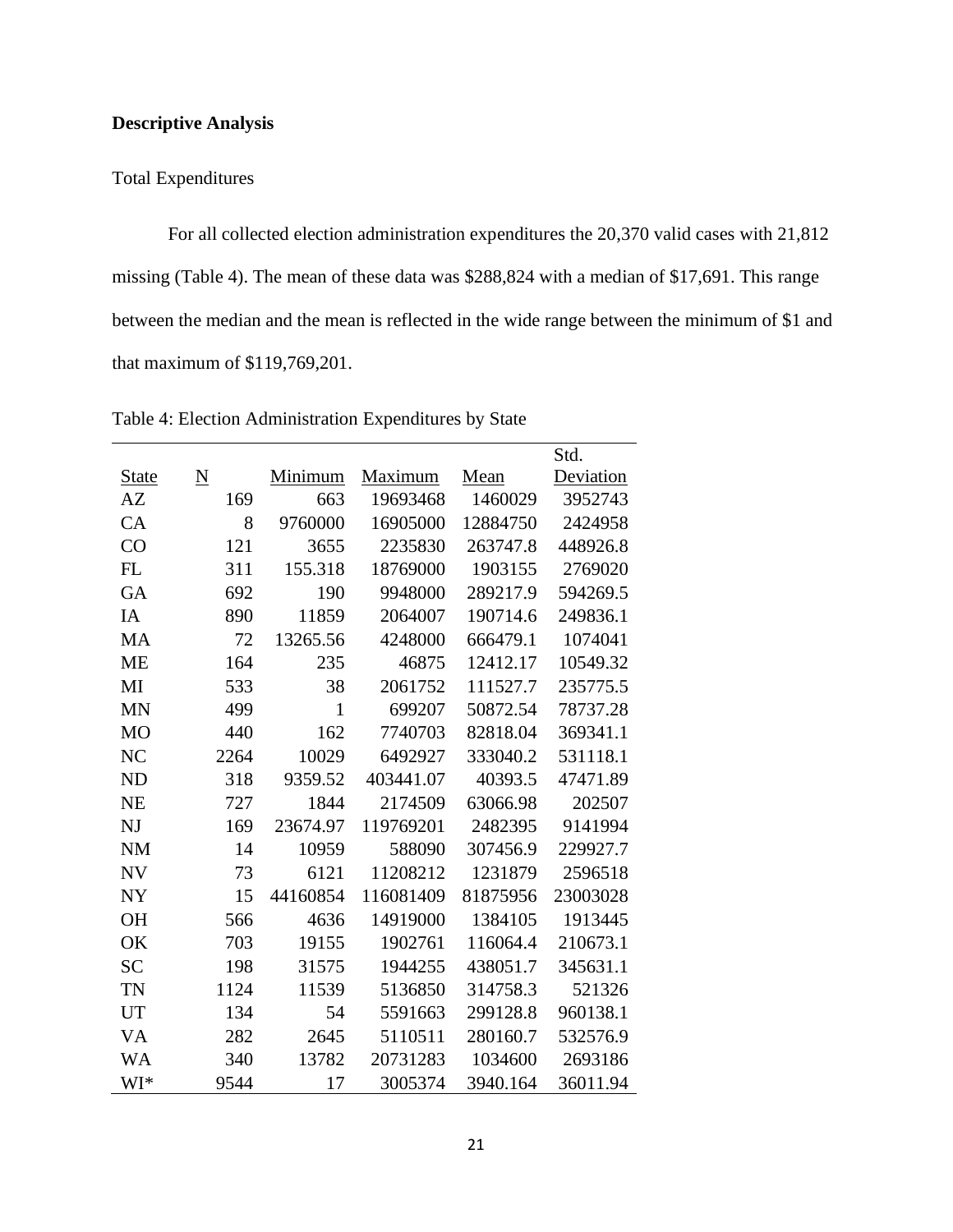Cost per eligible voter

For the 26 states where we have local election administration expenditures, these data were then paired with demographic data from the U.S. Census American Community Survey.<sup>18</sup> In order to calculate the total number of eligible voters, we added the estimated native males and females 18 years and older and the estimated foreign born and naturalized males and females 18 years and older for the years 2009 to 2016. Both Delaware and Alaska pay for election administration costs at the state level so they have been removed from the calculation bringing the total number of states included to be 26 (CITE NCSL what states pay).

From the total 26 states included in this analysis, the mean cost per eligible voter in the US for the years 2009 to 2016 is \$8.10 with the median being \$7.08 with a standard deviation of \$6.50 (Table 5). North Dakota provides the highest cost per vote with \$111.57 with New Mexico having the lowest maximum of \$7.07.

California, Colorado, Florida, Iowa, New York, Ohio, and Virginia all have an average cost per vote that is above 10 dollars. This exceeds the national average by almost two dollars per eligible voter. Michigan, Minnesota, South Carolina, Nevada, and Wisconsin all fall more than two dollars under the US mean.

|              |       |         |       |        | Std. |         |         |
|--------------|-------|---------|-------|--------|------|---------|---------|
| <b>State</b> | Valid | Missing | Mean  | Median | Dev  | Minimum | Maximum |
| US           | 8177  | 4110    | 8.10  | 7.08   | 6.50 | 0.00    | 111.57  |
| AZ           | 83    | 37      | 6.49  | 5.59   | 3.42 | 0.05    | 16.37   |
| CA           | 464   | 0       | 12.21 | 10.95  | 5.66 | 1.85    | 48.84   |
| CO           | 121   | 327     | 10.67 | 7.87   | 7.46 | 2.01    | 40.93   |
|              |       |         |       |        |      |         |         |

Table 5: Cost per eligible voter by state

<sup>18</sup> ACS B05003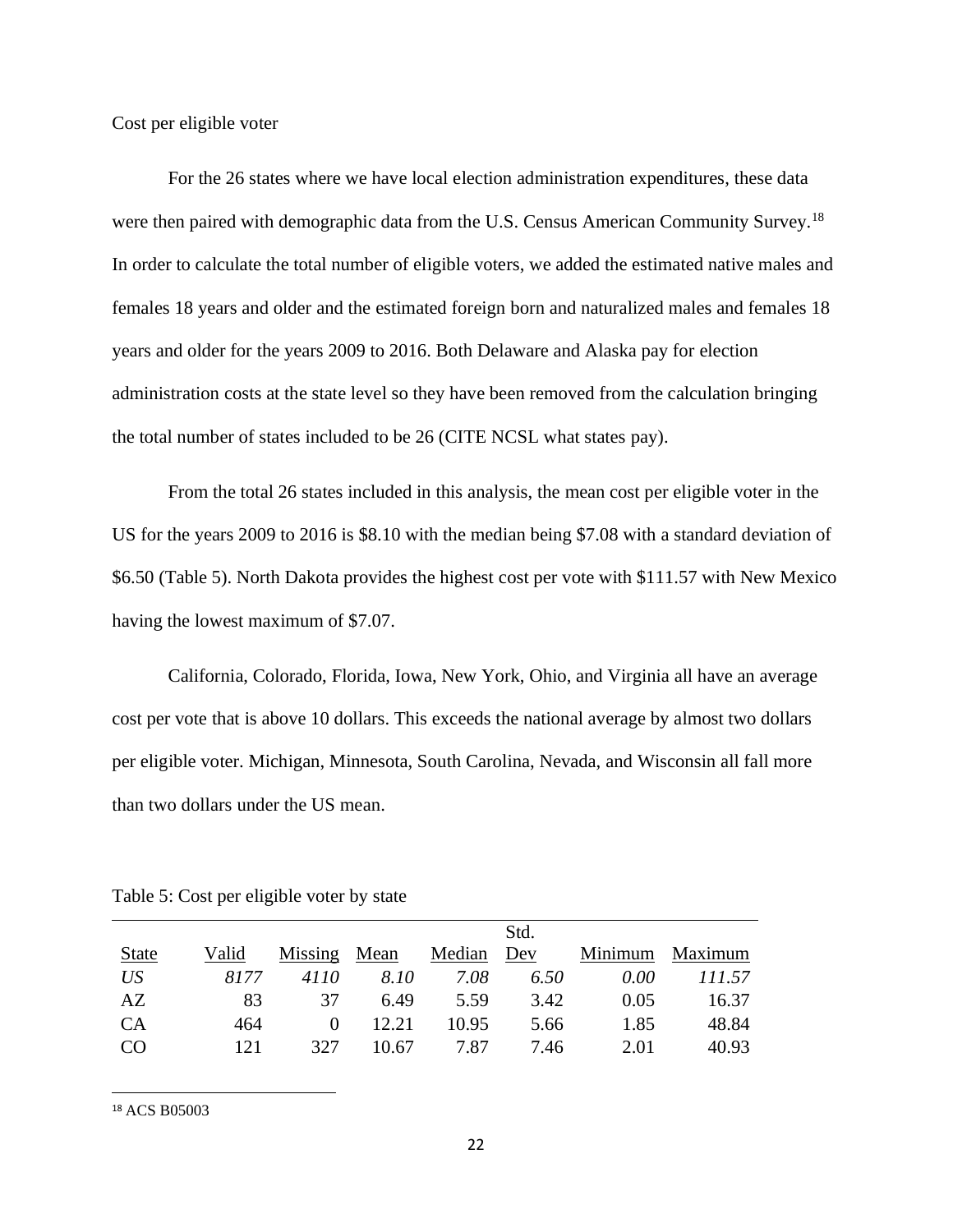| FL        | 310 | 92           | 15.91 | 14.53 | 9.79  | 0.37 | 76.42  |
|-----------|-----|--------------|-------|-------|-------|------|--------|
| GA        | 607 | 665          | 7.42  | 6.13  | 4.99  | 0.01 | 39.13  |
| IA        | 791 | $\mathbf{1}$ | 10.96 | 9.66  | 6.19  | 1.50 | 62.74  |
| MI        | 531 | 48           | 2.05  | 1.47  | 2.88  | 0.00 | 36.32  |
| <b>MN</b> | 288 | 408          | 3.03  | 1.63  | 3.33  | 0.01 | 21.17  |
| <b>MO</b> | 321 | 596          | 5.77  | 4.54  | 5.50  | 0.13 | 54.68  |
| NC        | 771 | 29           | 7.91  | 6.99  | 3.97  | 0.53 | 55.42  |
| ND        | 211 | 212          | 8.39  | 6.48  | 11.59 | 0.25 | 111.57 |
| <b>NE</b> | 651 | 93           | 6.15  | 5.44  | 3.25  | 0.20 | 21.72  |
| NJ        | 130 | 38           | 6.76  | 6.60  | 2.61  | 0.48 | 15.39  |
| <b>NM</b> | 13  | 251          | 3.78  | 3.62  | 2.02  | 0.79 | 7.07   |
| NV        | 58  | 78           | 5.06  | 3.90  | 4.37  | 1.06 | 24.09  |
| NY        | 448 | 8            | 12.95 | 10.41 | 8.40  | 2.37 | 63.05  |
| <b>OH</b> | 281 | 423          | 10.01 | 9.52  | 3.03  | 1.04 | 24.31  |
| OK        | 293 | 323          | 6.40  | 4.30  | 5.46  | 0.72 | 31.92  |
| <b>SC</b> | 153 | 215          | 4.59  | 4.15  | 2.13  | 1.39 | 14.67  |
| <b>TN</b> | 752 | 8            | 9.72  | 8.64  | 4.59  | 1.15 | 30.22  |
| <b>UT</b> | 58  | 29           | 5.73  | 3.89  | 6.65  | 0.01 | 44.91  |
| <b>VA</b> | 220 | 179          | 11.02 | 9.58  | 6.76  | 0.05 | 40.41  |
| <b>WA</b> | 277 | 35           | 8.08  | 7.30  | 3.17  | 0.51 | 20.23  |
| WI*       | 345 | 15           | 0.70  | 0.49  | 2.94  | 0.01 | 54.50  |

Cost per eligible voter by year

Of the 26 states included in the cost per vote, the mean for 2009 is \$8.36 with a median of \$7.66 (Table 6). The average 2011 falling slightly to \$7.26 with a median of \$6.52 both numbers being the lowest over the time frame that was studied. In 2012 to an average of \$8.07 and in 2013, the average fell to \$7.61 and rise to \$8.43 in 2014. In 2015 the average cost per voter was \$8.01 and 2016 had the highest average of all the years at \$9.33 per vote. Although the election cost per voter does not extend prior to the recession because of data availability for eligible voters, visually inspecting the eight year period suggests that the cost of elections may be influenced by both the election cycle and the general economic cycle.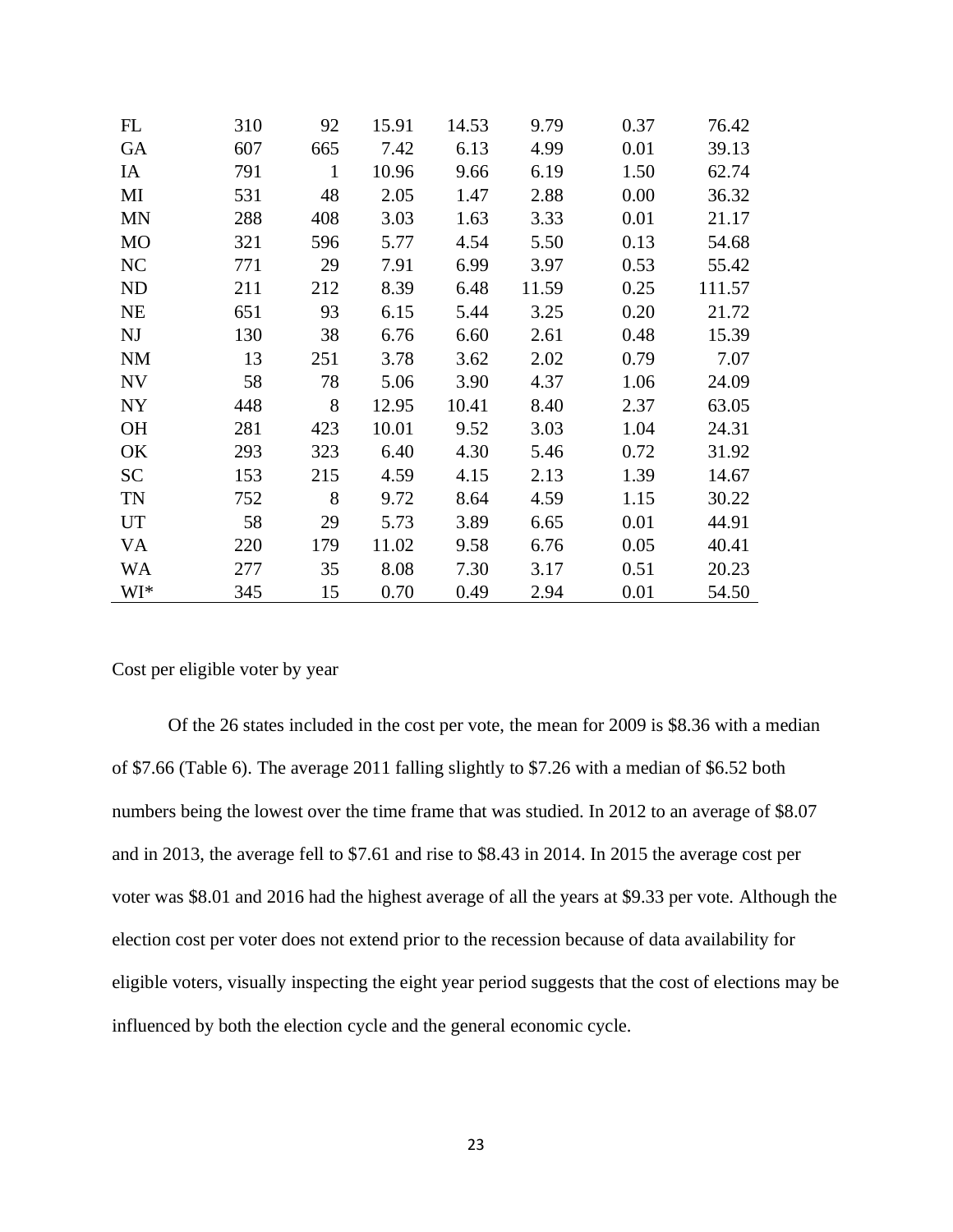|       |       |         |      |        | Std. |         |         |
|-------|-------|---------|------|--------|------|---------|---------|
| Years | Valid | Missing | Mean | Median | Dev  | Minimum | Maximum |
| 2009  | 760   | 557     | 8.36 | 7.66   | 5.67 | 0.02    | 58.10   |
| 2010  | 920   | 478     | 7.38 | 6.62   | 5.20 | 0.04    | 55.22   |
| 2011  | 890   | 576     | 7.26 | 6.52   | 5.32 | 0.00    | 60.75   |
| 2012  | 1126  | 411     | 8.07 | 6.99   | 6.09 | 0.04    | 68.23   |
| 2013  | 1077  | 461     | 7.61 | 6.81   | 6.23 | 0.01    | 60.32   |
| 2014  | 1164  | 536     | 8.43 | 7.00   | 8.16 | 0.04    | 111.57  |
| 2015  | 1151  | 548     | 8.01 | 7.01   | 6.54 | 0.01    | 60.61   |
| 2016  | 1102  | 530     | 9.33 | 8.24   | 7.31 | 0.02    | 76.42   |

Table 6: Cost per eligible voter by year

#### **Multilevel model**

As expected, the model shows that economies of scale are significant  $(p<0.01)$ . The interpretation of the beta coefficient on population is that a 1% change in the population is associated with a .3% decrease in the cost per voter.

Both state and county variance estimates have a 95% confidence interval around their variance estimate that is greater than zero and LR tests versus the linear model show that the multilevel model significantly fits the data better than other models. The model is robust to other specifications (i.e. untransformed variables, inclusion of squared terms, inclusion or exclusion of year fixed effects, etc.) and modeling framework (i.e. entity fixed effects). In the conclusion, we examine the benefits of a multilevel modeling framework.

| Table X: Multilevel model of population predicting ln(cost per voter) |            |      |         |                         |  |  |  |  |
|-----------------------------------------------------------------------|------------|------|---------|-------------------------|--|--|--|--|
|                                                                       |            | Std. | 95% CI  | 95% CI                  |  |  |  |  |
|                                                                       | Coef.      | Err. | $_{LB}$ | $\underline{\text{UB}}$ |  |  |  |  |
| In(total voting age eligible population)                              | $-0.30$    | 0.01 | $-0.32$ | $-0.27$                 |  |  |  |  |
| Constant                                                              | 4.70       | 0.22 | 4.27    | 5.12                    |  |  |  |  |
| <b>State Variance</b>                                                 | 0.75       | 0.22 | 0.42    | 1.33                    |  |  |  |  |
| <b>County Variance</b>                                                | 0.26       | 0.01 | 0.24    | 0.28                    |  |  |  |  |
| Log likelihood                                                        | $-6737.64$ |      |         |                         |  |  |  |  |
| Wald $\chi$ 2                                                         | 597.99     | ***  |         |                         |  |  |  |  |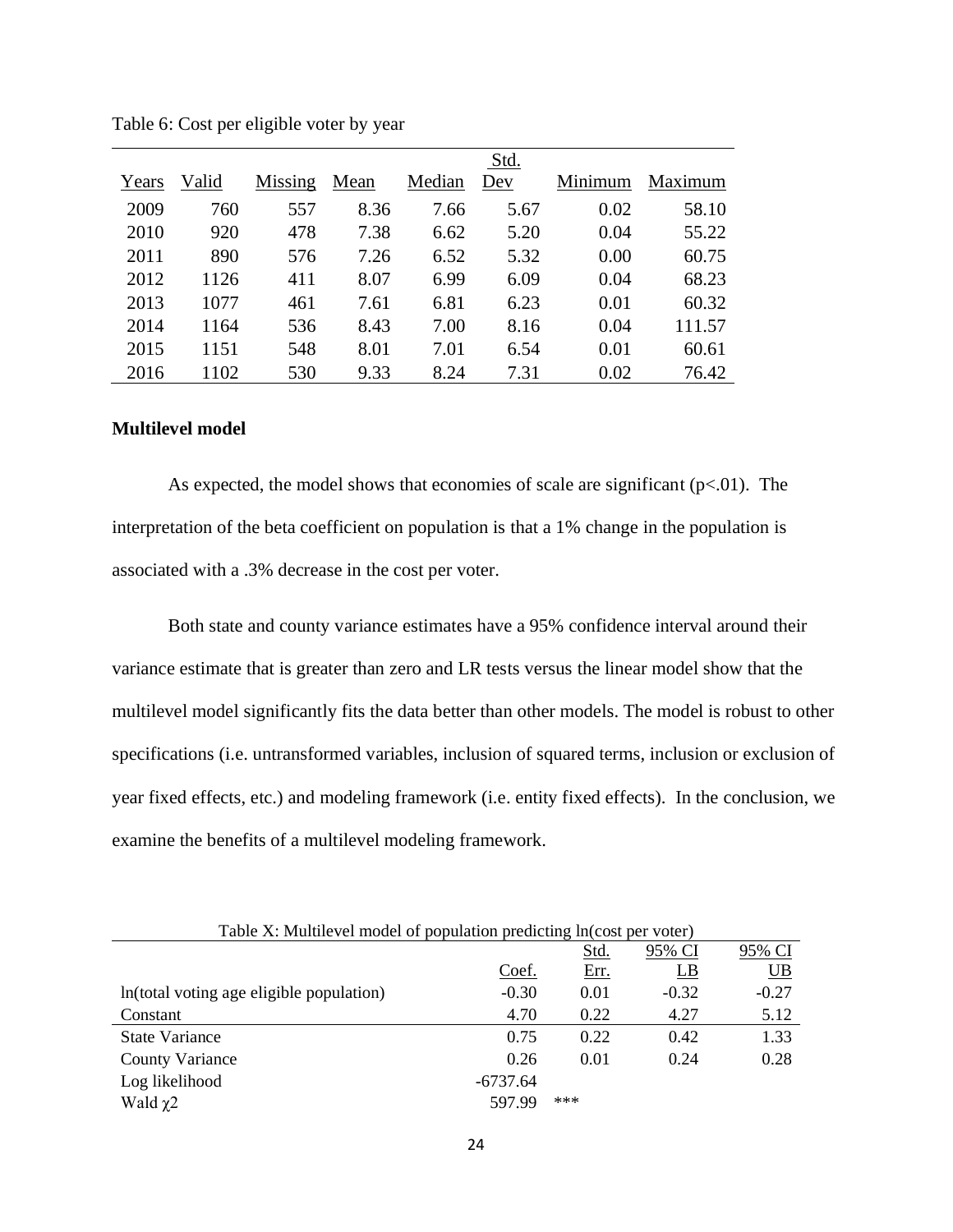\*\*\* p<.001; year fixed effects not shown

### **Case Study**

The following case study is provided to indicate nuances in the election administration data and to indicate differences between our data and other data that may be available such as can be found through the Colorado Secretary of State's Office.<sup>19</sup>

Colorado: The Cost of an Election Versus the Cost of Election Administration

Some states like Colorado and Wisconsin reimburse their election jurisdictions for the cost of conducting an election (NCSL 2018a). These states will often make the cost of conducting the election available on their website. The media and researchers that are not familiar with election administration may mistake this cost as the cost of elections. While the *cost of an election* is an important part of the cost, it is not the *cost of elections*. 20 The cost of an election is simply the cost of the personnel, equipment, and supplies needed to conduct an election during the relatively brief period of time when people are voting. The cost of elections is the cost of all election administration that includes the cost of the election and the additional costs of maintaining and securing the voter registration database, updating it with DMV and military records, updating, testing, and securing the voting equipment, and training election officials throughout the year. In sum, the cost of elections is greater than the cost of an election.

<sup>19</sup> http://www.sos.state.co.us/pubs/elections/ACE/index.html

<sup>&</sup>lt;sup>20</sup> Thanks to Judd Choate for pointing this out to us and using such perfect language. . (From personal interview with Choate, May 10, 2018.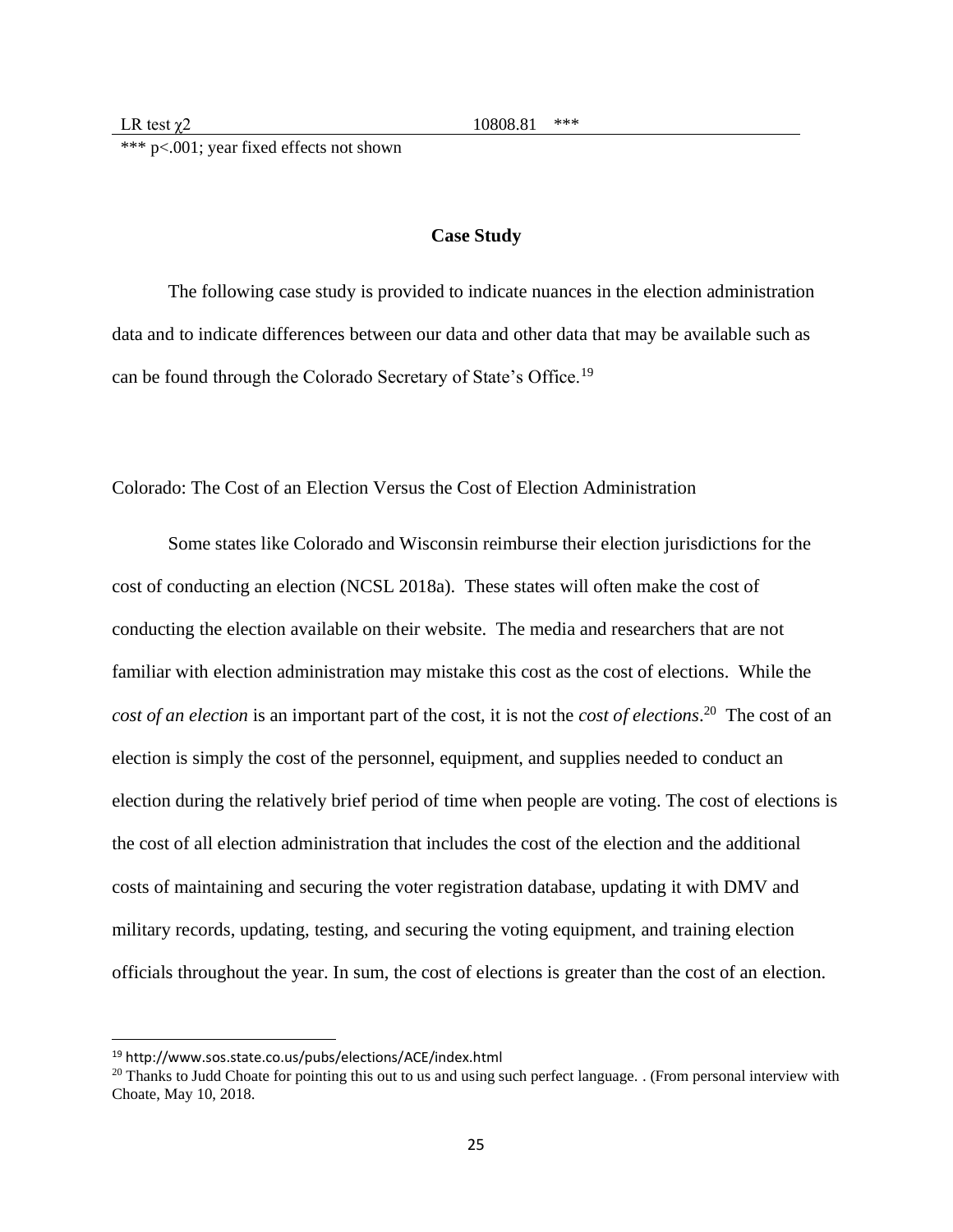To test this, we compared our data from 2013 to 2015 with the cost of the election as maintained on the Colorado ACE website. We can see that the average cost of election administration (\$274,921) is nearly twice the average cost of an election (\$142,493). Paired samples t test reveals that this is statistically significant  $(p<.001)$ .

| Table X: Colorado Election Cost versus the Election Administration Expenditures 2013-2015* |      |           |                  |         |         |  |  |  |
|--------------------------------------------------------------------------------------------|------|-----------|------------------|---------|---------|--|--|--|
|                                                                                            |      | Std.      |                  |         |         |  |  |  |
|                                                                                            | N    | Mean      | <b>Deviation</b> | Minimum | Maximum |  |  |  |
| Election Administration - Source: CAFR                                                     |      | 54 274921 | 460544           | 15117   | 2235830 |  |  |  |
| Election - Source: ACE                                                                     | 192. | 142493    | 267747           | 3874    | 1720438 |  |  |  |
| $\sim$ $  -$                                                                               |      |           |                  | .       |         |  |  |  |

<sup>1.</sup> ACE accessed http://www.sos.state.co.us/pubs/elections/ACE/index.html; \*paired t = 4.002 p<.001

We believe that the cost of election administration (or the cost of elections) is a better measure of the resources that are needed to run an election than the cost of an election that can be found on the websites of the state governments that reimburse election jurisdictions for the cost of an election. Interestingly, this analysis shows that states are likely not paying nearly enough for their election services and further research needs to be done on the cost of an election relative to all of the costs of election administration.

#### **Conclusion**

Following the 2000 election, Caltech and MIT estimated that election jurisdictions were spending about \$10 per voter or about \$1 billion on election administration. In the years since that study, the cost per voter based on the where we have local election cost data suggests that the cost per eligible voter is a little over \$8 per voter. However, the population has risen significantly since 2000 and the number of adults in the US as of 2017 is about 250 million, which equates to a total local election cost of about \$2 billion.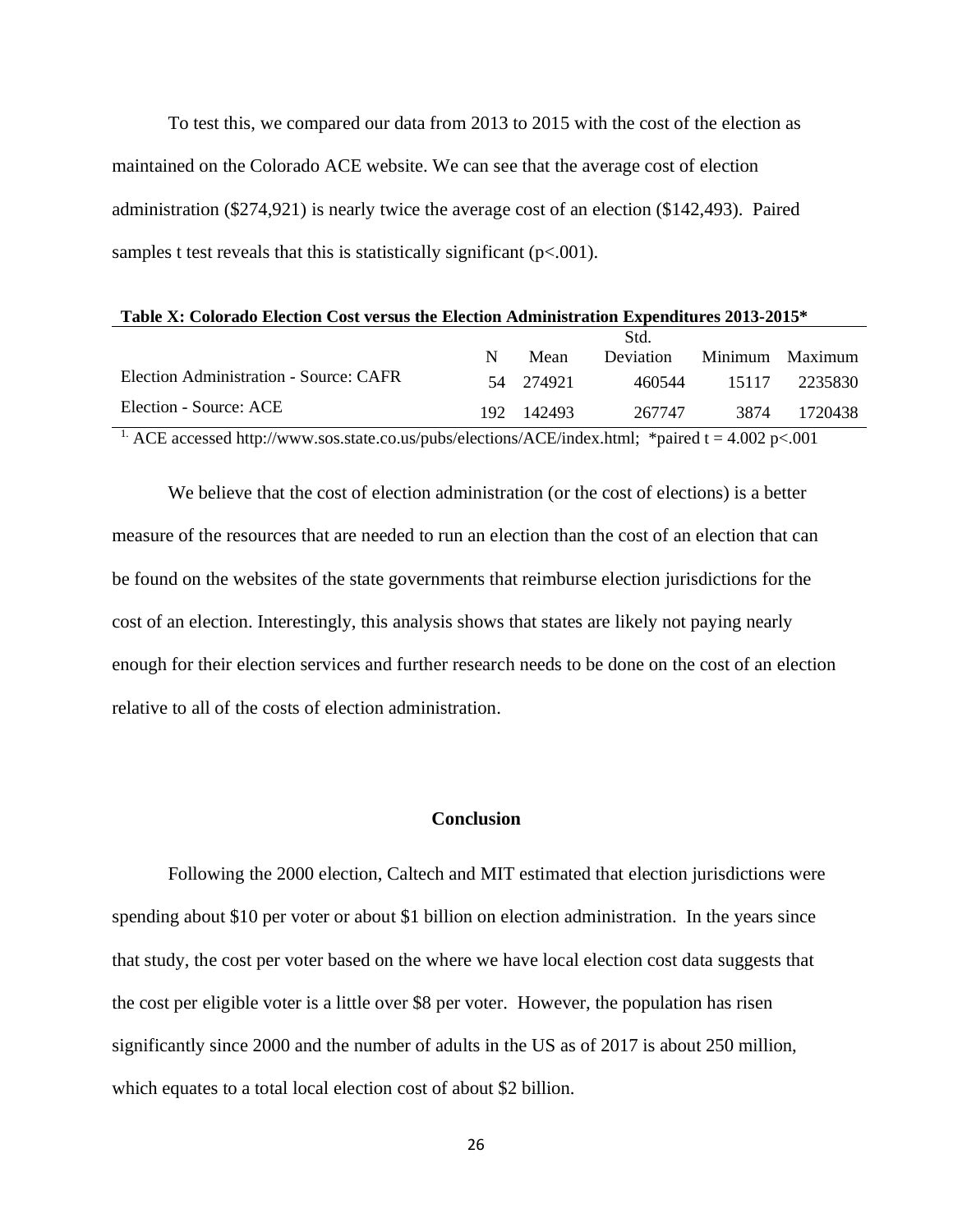So, how can overall costs be increasing but the average cost be decreasing? Our analysis shows that economies of scale are a significant factor. Unlike earlier estimates of the effect of economies of scale that were based on single state samples (i.e. CO, NC, ND, CA). The new data that we have collected will allow for hierarchical models that can be used to project costs to states outside of the sample. Although we have not done this here, we demonstrate the now generalizable effect of economies of scale on election administration expenditure. Other supply and production variables in the literature (Hill 2012) and political variables (Mohr et al., 2017), should be added into the model to create larger and more generalizable models of election spending. Additionally, state level variables such as state competitiveness can be included in future models. Analysis over time suggests that fiscal cycles may also influence election administration expenditures. Future work should look at the impact of economic conditions on expenditures and budget variances in the US (see James and Jervier 2017 for the case of the UK). Also, expenditures can also be used as a measure of financial resources at the disposal of election administrators and may have important effects on election outcomes like voter turnout, wait times, residual votes, and many other election administration outcomes.

In spite of the potential of these data, some caveats need to be made about the data and the use of local election cost data. First, we have the problem of competing estimates of cost. As we show in the Colorado case study, the cost of an election is significantly less than the cost of elections. In other words, election administration has significant costs that occur throughout the year like keeping and maintaining voter registration files, purchasing and updating equipment, and recruiting, hiring and training staff. These costs do not disappear when there is not an election happening. Colorado's ACE data and the Wisconsin data are cost of an election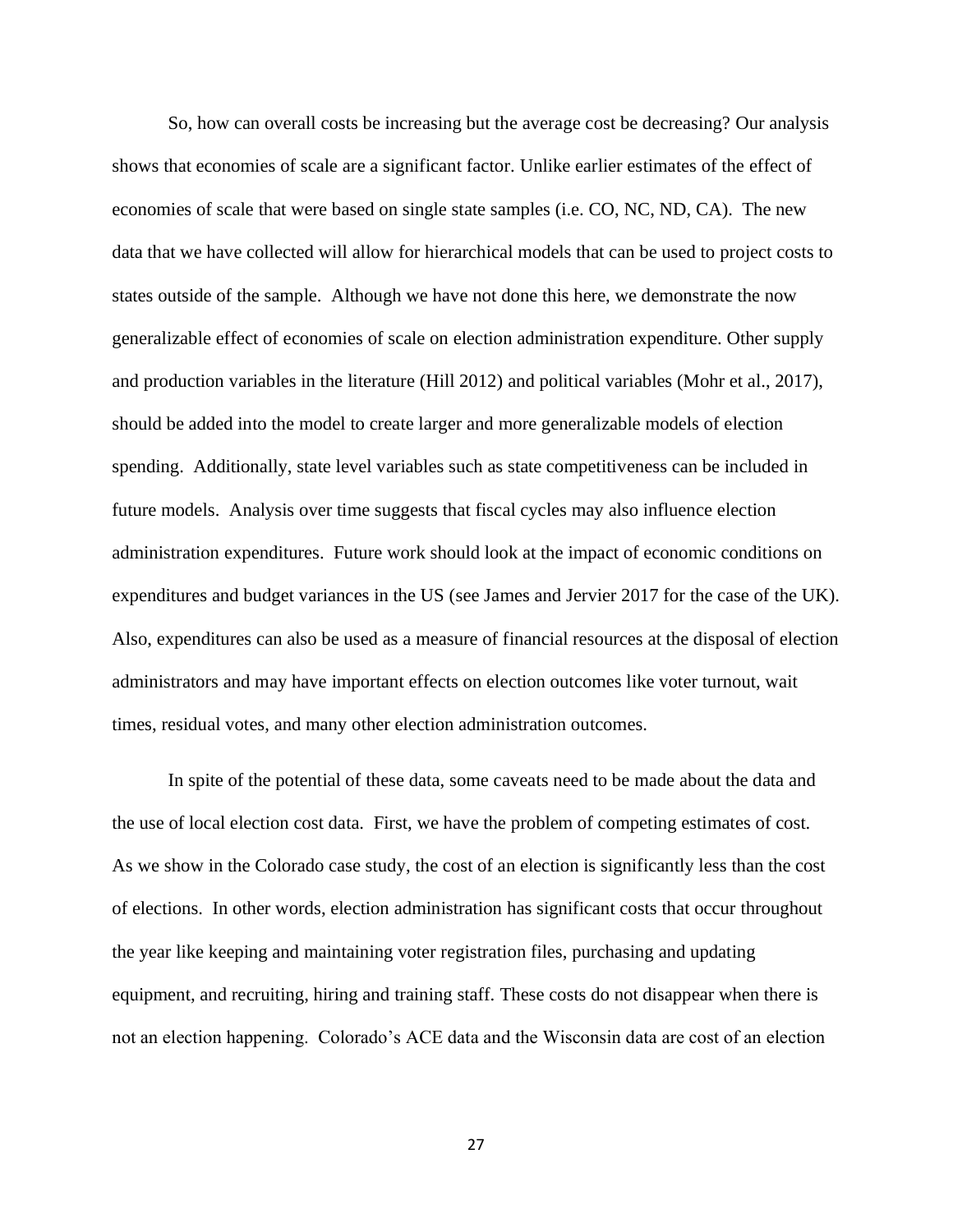and the rest are most likely to be cost of elections.<sup>21</sup> Secondly, costs may systematically vary by state as some of the costs of elections is handled at the state level (NCSL 2018a; 2018b). Future work should look at distributing costs of elections handled at the state level down to the local level to get a more apples to apples comparison of costs (or responsibility for costs) throughout the 50 states. Finally, analysts should also be careful about budgetary and fiscal cycles. North Dakota has elections only every 2 years; so, the cost of elections in this state should reflect a two year cycle. Additionally, some states like Georgia allow the local jurisdictions to set their own fiscal year end. Analysts should bear this in mind when trying to match elections costs to a specific election.

All in all, these data provide a wonderful opportunity for students of elections administration, public budgeting and finance, and general political scientists to look at previously unanswerable questions. We find that the cost of elections has variation from state to state, but our recent estimate of the cost per eligible voter is in-line with previous estimates and common sense. Future research will collect the data in the remaining states and analysts should begin using the data for the many questions that could be addressed by these data.

<sup>&</sup>lt;sup>21</sup> However, we do not know what costs are being included even in the financial reports. The expenditures in both GAAP and regulatory basis financial statements may or may not include all of the costs of elections. Future research should do an in-depth budgetary and cost accounting analysis at the local level to find out what all of the costs are for elections administration.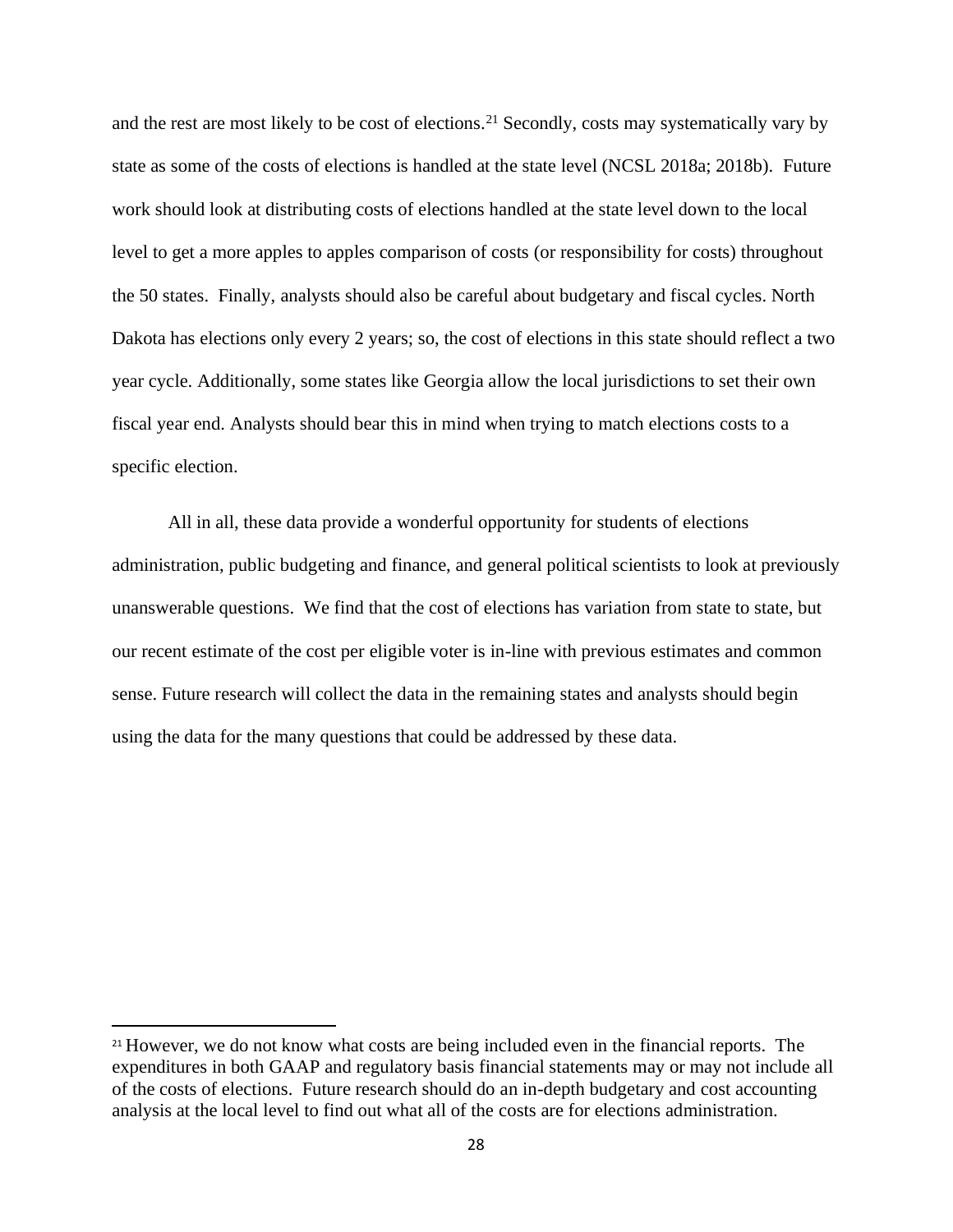Sources Cited

- Adcock, Robert and David Collier. 2001. "Measurement Validity: A Shared Standard for Qualitative and Quantitative Research." *American Political Science Review* 95(3): 529-546.
- Aiyede, E.R., & Aregbeyen, O. 2012. The cost of the 2011 general elections in Nigeria. *Journal of African Elections 11*(1): 136-152

Brace, Kimball. 2013. "Basic Election Administration Facts Powerpoint." at https://www.electiondataservices.com/research-services/, last accessed July 5, 2018.

- Brennan Center for Justice at NYU Law School. 2006. The Machinery of Democracy: Voting System Security, Accessibility, Usability, and Cost.
- Burden, Barry C. and Charles Stewart, III. 2014. "Introduction to the Measure of American Elections." In The Measure of American Elections, edited by Barry C. Burden and Charles Stewart, III. Cambridge: Cambridge University Press.
- Burden, Barry C., David T. Canon, Kenneth R. Mayer, and Donald P. Moynihan. 2012. "The Effect of Administrative Burden on Bureaucratic Perception of Policies: Evidence from Election Administration." *Public Administration Review* 72(5): 741-751.
- Caltech–MIT Voting Technology Project. 2001b. *Voting—what is, what could be.* Retrieved from http://www.vote.caltech.edu/2001report.htm
- Folz, David H. 2014. "Vote Centers as a Strategy to Control Election Administration Costs: Findings From a Pilot Project." *SAGE Open* January-March: 1-10.
- Granof Michael, H, and S Khumawala. 2013. *Government and Not for Profit Accounting*. 6th ed: John Wiley & Sons, Hoboken NJ, USA.
- Hamilton, Randy H. 1988. "American All-Mail Balloting: A Decade's Experience." Public Administration Review 48: 860-866.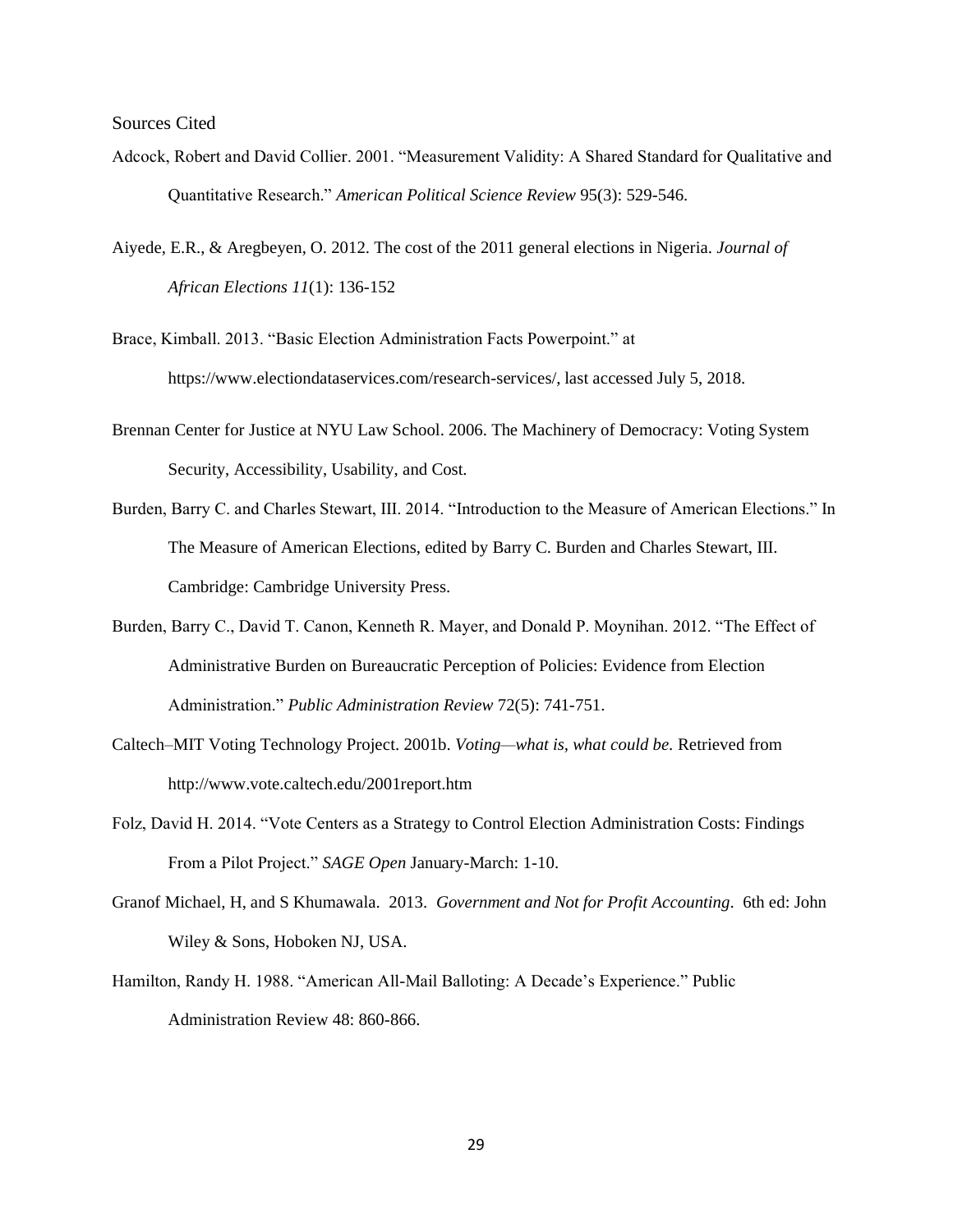- Hawkins, Ernest. 2001. "Cost and Finance of Elections." Paper presented to CalTech-MIT Voting Technology Conference 2001, March 30, at http://people.hss.caltech.edu/~voting/hawkins\_present.pdf, last accessed February 18, 2015.
- Hill, Sarah A. 2012. "Election Administration Finance in California Counties." *The American Review of Public Administration* 42: 606-28.
- James, Toby S, and Tyrone Jervier. 2017. "The Cost of Elections: The Effects of Public Sector Austerity on Electoral Integrity and Voter Engagement." *Public Money & Management* 37: 461-68.

Kropf, Martha. 2016. Institutions and the Right to Vote in America. Palgrave.

- Kropf, Martha, Zachary Mohr, JoEllen Pope and Mary Jo Shepherd. 2017. "Capacity to Implement Policy: The Case of Election Administration in North Carolina." Paper presented at the 2017 Southern Political Science Association.
- López-Pintor, R & J. Fischer. 2005. Cost of Registration and Elections (CORE) Project. Center for Transitional and Post-Conflict Governance.
- Dean, Michael Mead. 2002. "The Role of Gasb 34 in the Citizen-Government Accountability Relationship." *State and Local Government Review* 34: 51-53.

Mohr, Zachary. 2017. "Cost Accounting in Government: Theory and Applications." Taylor & Francis.

- Mohr, Zachary, JoEllen Pope, Martha Kropf and Mary Jo Shepherd. 2018. "Does Politics Influence Election Administration Expenditure? A Political Model of Election Administration Expenditure in North Carolina Counties." Paper presented at the 2018 Southern Political Science Association, New Orleans.
- Montjoy, Robert S. 2010. "The Changing Nature … and Costs … of Election Administration." *Public Administration Review* 70: 867-75.
- NCSL. 2018a. "The Price of Democracy: Splitting the Bill for Elections." *National Conference of State Legislatures*.
- NCSL. 2018b. "Election Costs: What States Pay" *National Conference of State Legislatures*.